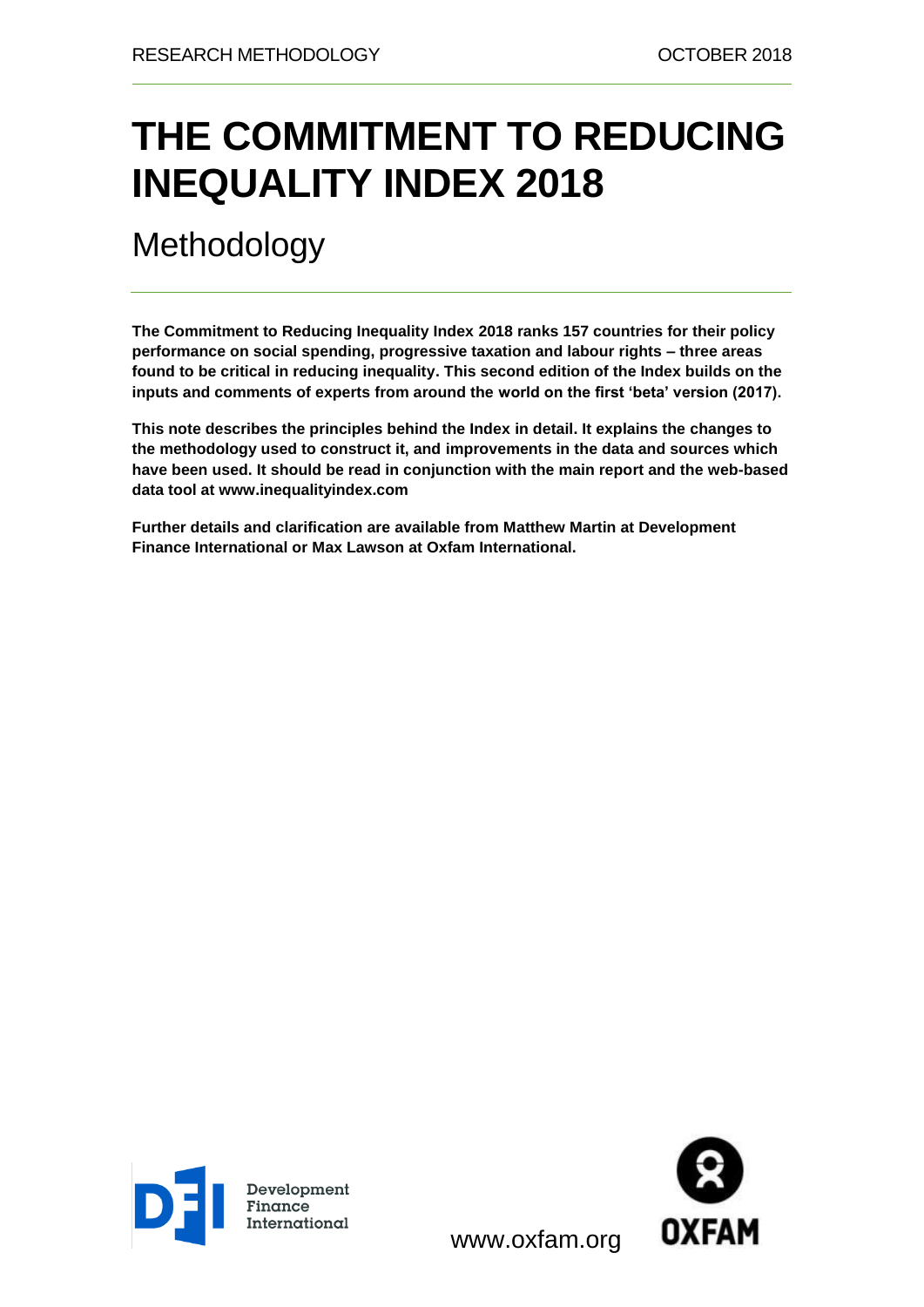# 1 INDEX CONSTRUCTION

The Commitment to Reducing Inequality (CRI) Index is a multidimensional index composed of nine different indicators organized into three pillars, each of which corresponds to a policy area. This note describes in detail the methodology used to construct the Index and the data sources used for each of the indicators.

### **1.1 Methodology development and data sources**

The methodology for the Index was designed between June 2015 and April 2016, followed by a comprehensive data gathering exercise between May 2016 and April 2017. Based on this database, a beta version of the Index was published in July 2017. This was shared for feedback with experts around the world, leading to some significant refinements of the methodology, including a new indicator measuring harmful tax practices (T4), and new sub-indicators on laws against rape and sexual harassment (L2C and L2D). In early 2018, the CRI database was updated based on this revised methodology. In addition, between CRI 2017 and CRI 2018, Development Finance International (DFI) identified more reliable and recent data sources. As a result, major progress was made in making data more recent. In CRI 2018, virtually all tax and labour data are for 2017, compared with 2015 in CRI 2017. Education and health spending data have improved their average years from 2014 to 2016, and social protection from 2012 to 2015. The updated database can be found at [www.inequalityindex.](http://www.inequalityindex.com/)org and the new rankings are discussed in the report The Commitment to Reducing Inequality Index 2018.<sup>1</sup>

Core to developing this index was a careful and detailed data collection exercise using a wide range of data sources to collect 29 different data points for each country. The current Index (CRI 2018) is calculated for **157** countries, up from 152 in CRI 2017. The new countries are Brazil, Belize, Chad, Kosovo and Uzbekistan. Countries missing from the Index were not included because they lacked sufficient or reliable data for at least one indicator for each pillar. The challenges faced during the data gathering and checking processes have led us to make strong policy recommendations in the report for better, more accessible data on inequality and government policies, so that the public, academics and civil society can interrogate outcomes and policies.

Each individual data point was triple-checked by DFI staff. Oxfam then carried out a systematic random checking process. Oxfam country offices also reviewed the data used for their country, in a few cases providing more up-to-date data. Despite this data validation process, we expect that in a database of more than 5,300 data points there may be a few errors. We encourage scrutiny and feedback on the database.

**The CRI Index was reviewed by the Joint Research Centre of the European Commission in both 2017 and 2018. Following the 2017 review, several adjustments were made to match best practice in constructing composite indicators. A number of refinements along the 2018 review are in the pipeline for next year's version. Thereafter, both indexes were statistically audited. In 2018, the JRC concluded that the CRI is robust statistically and is 'paving the way towards a monitoring framework that can help identify weaknesses and best practices in governments' efforts to reduce the gap between rich and poor'. The 2017 audit is available** 

**at** [https://oxfamilibrary.openrepository.com/bitstream/handle/10546/620316/tb-cri-index](https://oxfamilibrary.openrepository.com/bitstream/handle/10546/620316/tb-cri-index-statistical-audit-170717-en.pdf;%20jsessionid=9AF96002DB4C0030537F4C15F4A6874E?sequence=4)[statistical-audit-170717-en.pdf;](https://oxfamilibrary.openrepository.com/bitstream/handle/10546/620316/tb-cri-index-statistical-audit-170717-en.pdf;%20jsessionid=9AF96002DB4C0030537F4C15F4A6874E?sequence=4) 

**The 2018 audit is available at:** [http://policy-practice.oxfam.org.uk/publications/the](http://policy-practice.oxfam.org.uk/publications/the-commitment-to-reducing-inequality-index-2018-a-global-ranking-of-government-620553)[commitment-to-reducing-inequality-index-2018-a-global-ranking-of-government-620553](http://policy-practice.oxfam.org.uk/publications/the-commitment-to-reducing-inequality-index-2018-a-global-ranking-of-government-620553)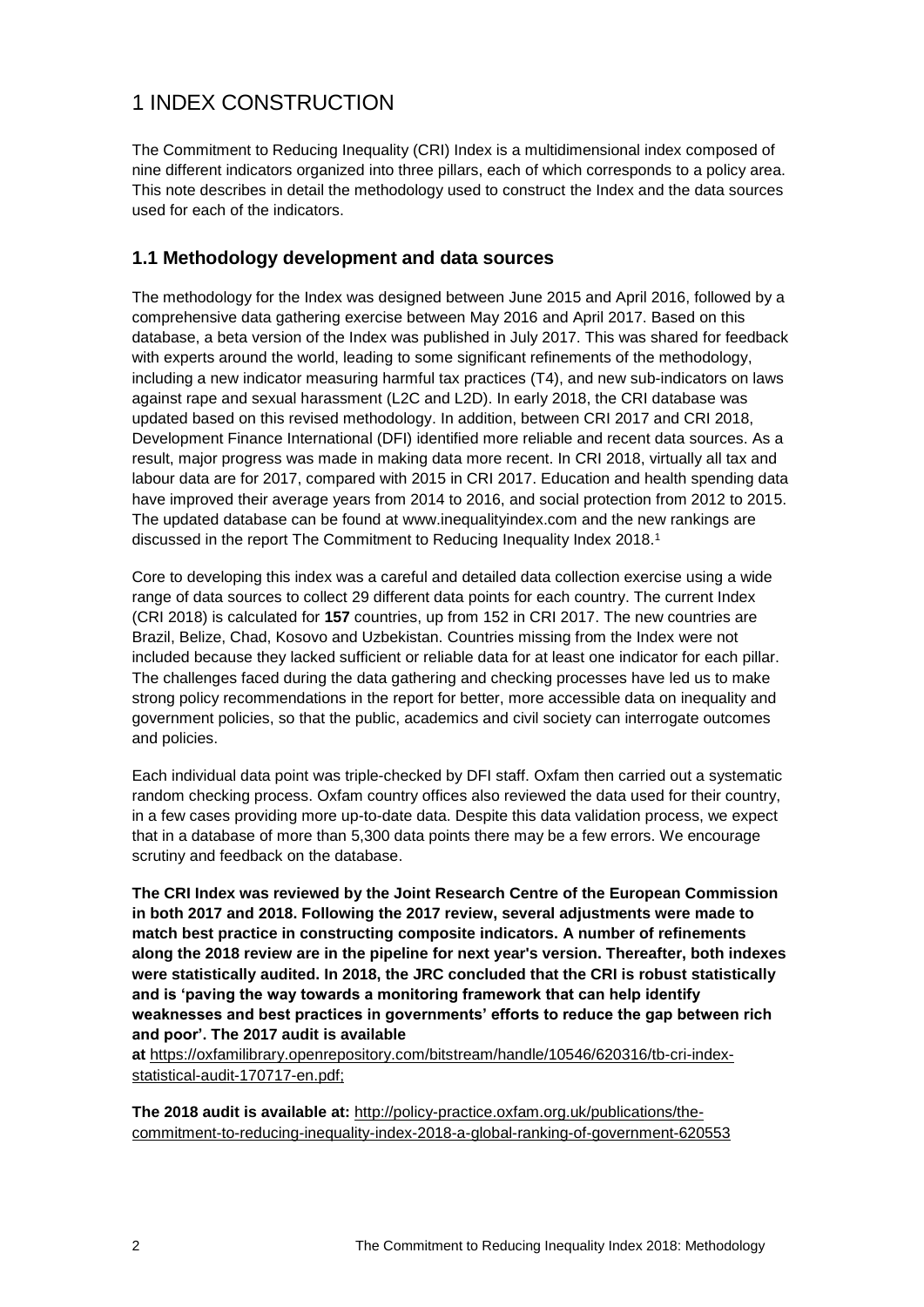### **1.2 Rescaling, weighting and aggregation**

Each of the 29 data points is measured on a different scale. To make the resulting indicators aggregable, we rescaled all indicators to a 0–1 scale using the MIN/MAX standardization formula. After standardization, 0 is the lowest score for progressivity and 1 is the highest. The maximum and minimum values used were the highest and lowest scores achieved by the sample of countries in the Index, and therefore a score of 0 and 1 are awarded to the worst and best performers in the sample respectively.

Figure 1 presents the constituent data points for each of the pillars of the Index. Each pillar is derived from a different number of data points and as such, the contribution (or weight) that each data point makes to the overall score for the pillar varies. Based on the average of the indicators within each pillar, each country is given a score for each of the three pillars, which is then rescaled 0-1 so that each pillar carries approximately the same weight in the overall Index. This was following the recommendation from the EU JRC review of the Index and in line with the methodology used by other composite indices such at the Human Development Index.<sup>2</sup>

#### **Figure 1: The constituent data points used to construct the CRI and their implicit weights**

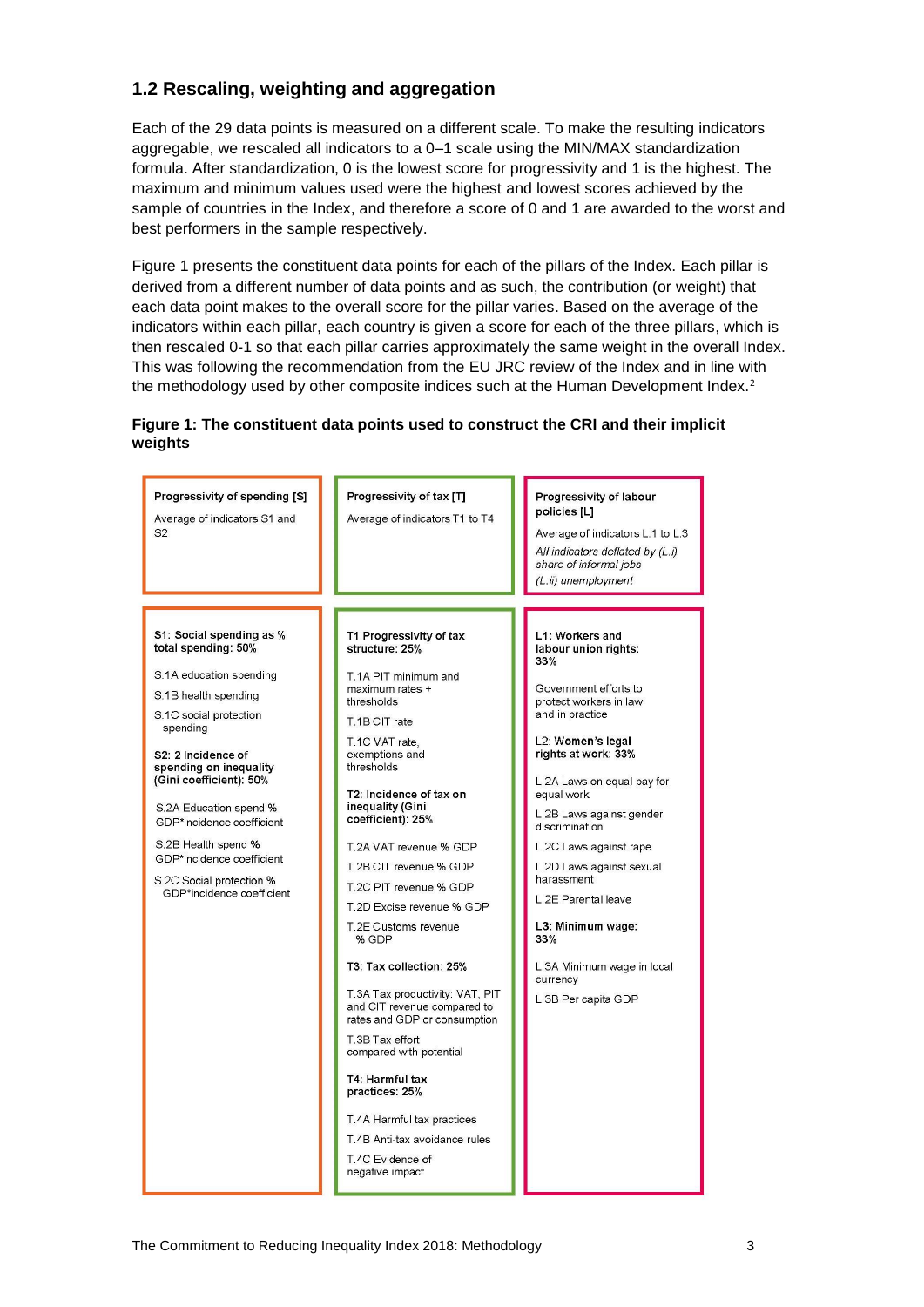We have also allowed for the fact that while both tax and spending can be individually progressive, a greater commitment to and impact on reducing inequality is obtained when tax and spending act together. To capture this interaction, we multiply the spending score by the tax score. However, the CRI assumes that spending, tax and labour market policies are of equal importance to reducing inequality. To make each pillar count for one-third of the overall CRI score, we take the square root of the interaction term between tax and spending. The final CRI score is therefore made up of two-thirds the square root value of the interaction term and onethird the score for the labour pillar, as shown in the formula in the box below.

| Commitment to Reducing Inequality Index [CRI]                                                       |  |  |  |  |  |
|-----------------------------------------------------------------------------------------------------|--|--|--|--|--|
| $(\sqrt{Progressivity of spending \times progressivity of tax \times 2 + Progressivity of labour})$ |  |  |  |  |  |
|                                                                                                     |  |  |  |  |  |

### **1.3 Scores and ranks**

A country's rank in each pillar is based on its average score across the indicators for that pillar. However, the overall rank for a country is calculated as an average of their scores under the three pillars, not of their rank under the three pillars. Their rank on each pillar is therefore irrelevant to the overall ranking. Table 1 shows an example of this for Denmark – the top scorer in the Index.

#### **Table 1: Denmark's ranking per pillar, and overall**

| <b>Country</b> | <b>Progressive</b><br>spending | <b>Progressive</b><br>tax | <b>Progressive</b><br>labour policy | <b>Total CRI</b><br>rank |
|----------------|--------------------------------|---------------------------|-------------------------------------|--------------------------|
| <b>Denmark</b> | b                              |                           |                                     |                          |
| Score          | 0.74                           | 0.92                      | 0.97                                | 0.87                     |

# 2 THE SPENDING PILLAR [S]

A wide body of work shows that social spending by governments on education, health and social protection has a strong impact on reducing inequality.<sup>3</sup>

The spending pillar seeks to measure a government's commitment to investing in these key progressive sectors and the effectiveness with which they are using this spending to reduce inequality. The pillar is comprised of two indicators: government spending on progressive sectors as a percentage of total government spending, and the incidence of this spending on the Gini coefficient. Each indicator contributes 50% of the score for this pillar.

# **2.1 Government spending on progressive sectors as % total spending [S1]**

This indicator analyses the share of total government spending allocated to education, health and social protection. It was chosen because it is the indicator which best reflects governments' own *commitment* to spending: it shows what share of the tax and aid funds which pass through government budgets is allocated to sectors which reduce inequality, regardless of the government's capacity to mobilize revenues. Other indicators of public spending, such as percentage of GDP, or per capita spending, would have been less effective at capturing a government's commitment to anti-inequality allocations and would have instead favoured wealthier countries with greater capacity to spend (i.e. their higher budget revenue due to higher GDP).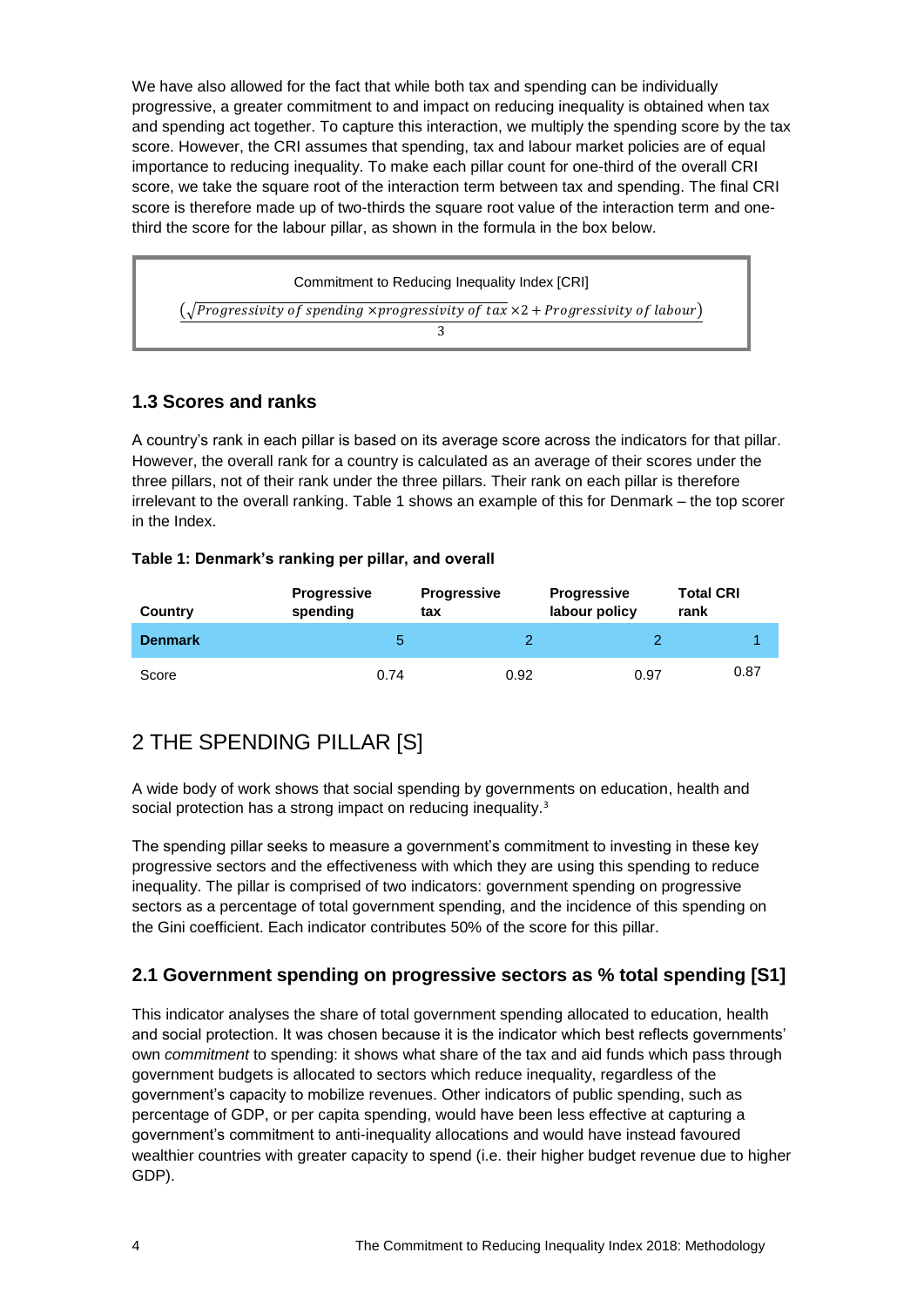Across the three spending sectors, data have been chosen which provide information on *public spending via government budgets*. Specifically, we have used 'general government' or 'nonfinancial public sector' spending (i.e. aggregating different levels of central and local government and social security/pension funds) in order to ensure comprehensive coverage of government spending. This includes all on-budget spending regardless of its funding source (tax revenue, borrowing or grants). We have excluded out-of-pocket (OOP) private expenditure by citizens and off-budget aid, as these do not reflect a government's commitment or decisions on priorities – and indeed OOP increases inequality.<sup>4</sup> For all three sectors, data are available for all 157 countries.<sup>5</sup>

#### **DATA POINTS S.1A, S.1B and S.1C: Education, health and social protection spending**

The vast majority of data points for education (91%) and health (98%) are for 2015–17, but only 70% of social protection data are for this period. The countries with the oldest education data are Algeria (2008), Antigua and Barbuda and Botswana (2009) and Canada and Seychelles (2011); those with the oldest health data are Nigeria (2012), and Bolivia, Panama and Namibia (2014). Twenty-eight countries have social protection data for 2011 or older.

Data are drawn from a range of comparably calculated sources. The main source is the Government Spending Watch (GSW) database, which covers 84 countries for 2017 from budget documents for all low-income countries (LICs), almost all low- and middle-income countries (LMICs) and a few upper middle-income countries (UMICs). Data for the other countries is from secondary sources, which are in turn sourced from budgets or surveys (Asian Development Bank, CEPAL, Eurostat, ILO, OECD, UNESCO Institute of Statistics for education, and WHO National Health Accounts for health). These global data sources were supplemented by national budget data for 10 countries, and IMF data for Myanmar.

Some of these sources have been changed since the CRI 2017 database. In particular, we have moved away from using sector-specific OECD databases, to its multi-sector national accounts database using COFOG classifications. <sup>6</sup> This database is more up to date, but had not been updated at the time of CRI 2017. In addition, WHO has made major changes to its health data, moving comprehensively to a new national health accounts system; CEPAL has vastly improved Latin American spending data with a new online database; and ILO has improved its data for some countries as governments have supplied new data on non-contributory pensions.<sup>7</sup>

For countries covered by the GSW database (LICs and LMICs), in all but two cases the data point measures budgeted spending, because data on actual spending are not published or are subject to long delays. Data for higher income countries (HICs) from other secondary sources are actual spending. For virtually all HICs there is little difference between budgeted and actual spending, except in cases of major mid-year fiscal crises; also for other countries differences are generally small.<sup>8</sup>

Social protection spending data include all public social security/social protection schemes or programmes, corresponding to the nine classes of benefits included in the Social Security (Minimum Standards) Convention (medical, sickness, unemployment, old-age, employment injury, family, maternity, invalidity and survivors), plus other income support and assistance programmes available to the poor, including conditional cash transfers. In this version of the Index, housing benefits are included in social protection spending for all countries where they are specified, whereas they had to be deducted in the 2017 edition for lack of clarity in the data definition.<sup>910</sup> Data also includes contributory as well as non-contributory social protection systems, because (as advised by the ILO) in the vast majority of countries, they have an equalizing impact.<sup>11</sup>

### **2.2 Incidence of spending on the Gini coefficient [S2]**

This indicator measures the impact of government spending on inequality, based on the degree of progressivity *within* each spending sector. Specifically, it identifies the impact that extra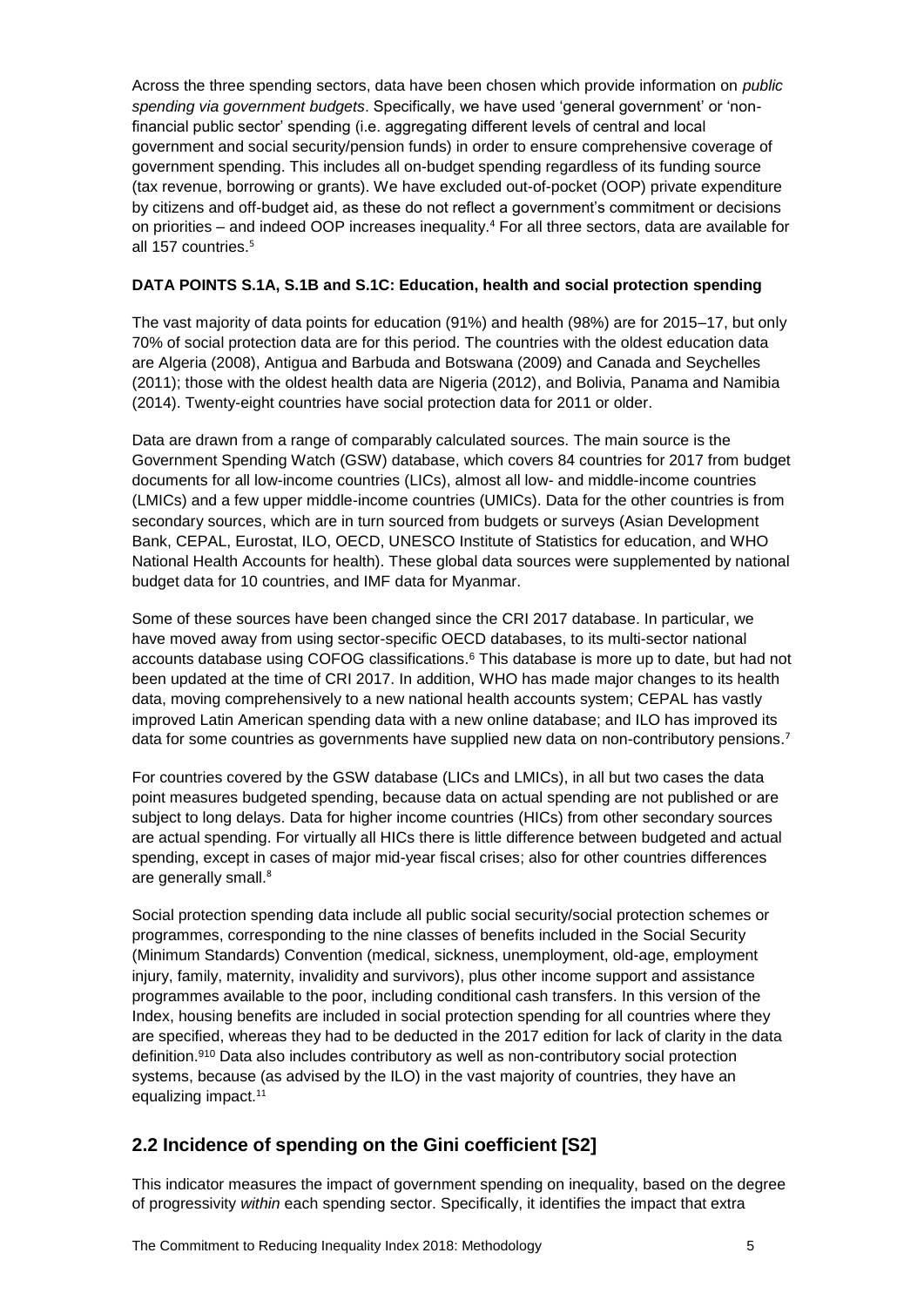spending on education, health and social protection has collectively on reducing/increasing the Gini coefficient produced by the 'market' (i.e. before government spending and tax is taken into account). The country with the largest decrease in the value of the Gini as a result of this spending scores a maximum of 1 for this indicator, and the country that achieves the smallest decrease scores 0.

#### **DATA POINTS S.2A and S.2B: Data on spending and incidence**

For 96 countries, this indicator is calculated by multiplying the total amount of spending as a share of GDP on each sector, by a standard global coefficient for each sector that predicts the impact that spending has on the Gini. The three sectors' results are then summed to measure the total predicted impact of spending on the Gini. For the 96 countries, the data on spending on each sector as a % GDP (S.2A) is taken from the same data sources as for the data points used to construct S1.

The standard global coefficients for the predicted impact of spending from each sector on the Gini have been extracted from a well-regarded global panel-based incidence study: Martinez-Vazquez et al. (2011).<sup>12</sup> All the coefficients are negative, because an increase in spending would reduce the Gini. As shown in Table 2, the global panel data find that an increase in health spending is more powerful in reducing the Gini than an increase in education or social protection spending.

#### **Table 2: Global coefficients for each sector**

|             | <b>Education</b> | <b>Health</b> | <b>Social protection</b> |  |
|-------------|------------------|---------------|--------------------------|--|
| Coefficient | $-0.0013$        | $-0.0070$     | $-0.0014$                |  |

For 30 OECD countries, these coefficients are supplemented by national studies of the impact of social protection spending on the Gini. The incidence of social protection spending is therefore taken from the OECD's Income Distribution and Poverty dataset, <sup>13</sup> as the difference between Market Gini and Gross Gini, where Market Gini is income before tax and transfers and Gross Gini is income before tax*.* For the remaining 31 countries, instead of the global coefficients, we used the results of national studies conducted by the Commitment to Equity Institute (CEQ) at Tulane University (and for Brazil by the International Policy Centre for Inclusive Growth). <sup>14</sup> These studies are based on actual incidence on household income derived from analysis of the latest national household surveys, for which the dates vary between 2010 and 2016.

# 3 THE TAX PILLAR [T]

Governments have a variety of taxes they can use to raise the revenue needed to pay for public services and keep the government running. Depending on the type of tax and its design, the burden of tax will be felt by people from different income and wealth groups. As a result, the design and implementation of taxes have a key and direct effect on inequality. This pillar seeks to measure the extent to which governments are committed to ensuring that the burden falls more on those who can afford it the most. It is comprised of four indicators: progressivity of the tax structure, incidence of tax on the Gini coefficient, tax collection, and the extent of harmful tax practices (HTPs). Each indicator contributes 25% of the score for this pillar.

Other indicators which assess tax progressivity have not been included due to data limitations, but are further discussed in the main report. These include revenues from extractive industries and effective tax rates. Other areas for further investigation include the gender impact of tax, tax exemptions and tax treaties.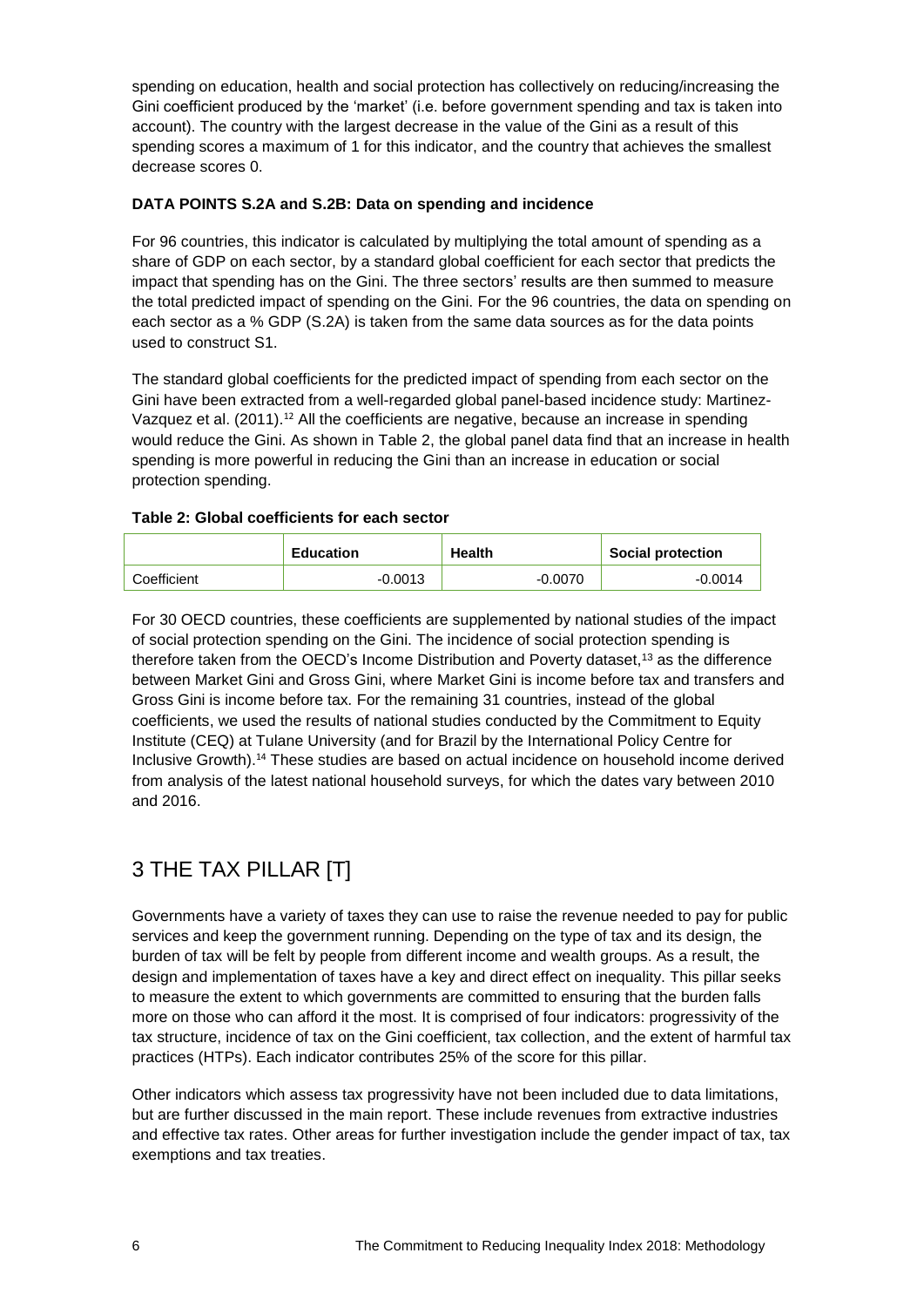# **3.1 Tax structure [T1]**

This indicator measures the progressivity of the tax structure on paper, based on the rates and levels of different taxes in the country. Specifically, it assesses the progressivity of personal income tax (PIT), <sup>15</sup> corporate income tax (CIT) and value added tax (VAT). The indicator identifies countries with higher and more progressive direct tax rates and lower indirect tax rates (or exemptions for basic foods and high registration thresholds) as being those which are making more effort to set tax rules which are progressive. It also shows that many countries have room for improvement by increasing very low or zero corporate and/or personal income tax rates, and reducing relatively high basic VAT rates,<sup>16</sup> as well as setting higher minimum tax thresholds for personal income tax to exclude the lowest income earners, or lower top tax rate thresholds to make sure the highest income earners are adequately taxed.<sup>17</sup>

Ideally it would be desirable to assess additional types of taxes, notably those on wealth, financial assets, capital gains and land/real estate, which can be highly progressive.<sup>18</sup> It would also be desirable to assess the rates of social security contributions, which are generally regressive. The box on wealth taxes in the CRI 2017 report begins work on this analysis, pending future work to compile a global database on such taxes.

The progressivity of personal income taxes is calculated based on a simplified Kakwani index. The difference between the top and bottom tax rates is divided by the difference between the top and bottom tax thresholds (expressed as a share of per capita GDP), which tells us the level of increase in the tax rate as income increases between the lowest and highest tax thresholds.<sup>19</sup> However, we also sought to capture the fact that higher maximum rates of PIT and higher lowest rate thresholds which exempt the poorest from paying PIT also make PIT more progressive. We do this by multiplying the simplified Kakwani formula by the maximum tax rate and the minimum threshold to assess overall progressivity

 $\left[\frac{(Top\ tax\ rate\ -\ Bottom\ tax\ rate)}{(T-1)(1-(OP\ R-1)-1)}\right]$  $\frac{1}{(Top\ threshold\ %\ GDP-Bottom\ threshold\ %\ GDP)}$  \* max tax rate \* min threshold

Countries therefore score better on this indicator if the tax rate increases relatively quickly with income, as well as having high top tax rates and a high minimum threshold before incomes are subject to tax. Given the exponential pattern of scores, the log of scores has been taken before standardization. Countries with a flat PIT rate score 0.

Corporate income taxes are simply ranked in order of their statutory rate (as relatively few countries have progressive or differentiated CITs, and the main rate usually applies to the vast bulk of corporations).<sup>20</sup> The highest CIT rate in the sample achieves a maximum score of 1.

VAT rates are ranked inversely in order of their levels, with the lowest VAT rate given the maximum score of 1, because VAT is assumed to be regressive. However, in line with actual incidence evidence, the score of each country is adjusted depending on whether it: a) exempts or applies a reduced rate to basic foodstuffs, and b) applies a relatively high minimum threshold of ten times per capita GDP for VAT registration for small businesses. Both these measures have been found to be pro-poor, and together they have been found to partially mitigate the regressive effect of the VAT.<sup>21</sup> We therefore discount the VAT score by 50% for exemption of basic foods (or a proportion of that if reduced rates are applied), and by 50% for a high minimum threshold, such that the VAT rate falls to 0% if both are applied.<sup>22</sup>

Each tax (PIT, CIT, VAT) is analysed separately. The score for this indicator is a simple average of the standardized scores for each of the three sub-indicators.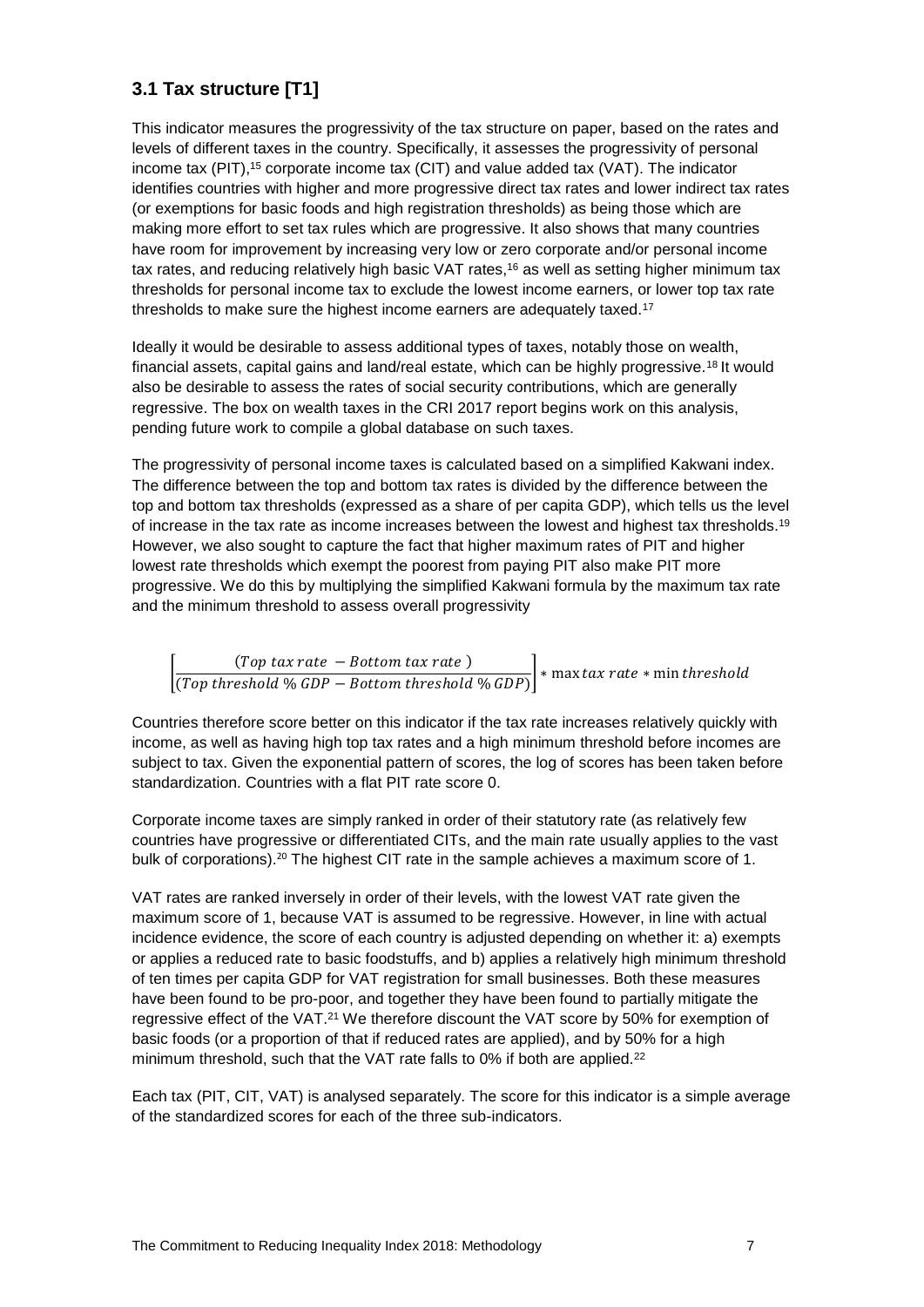#### **DATA POINTS T.1A, T.1B, T.1C: PIT, CIT and VAT rates**

To assemble these data, DFI has conducted a major data collection exercise, drawing on national tax code documents, national budgets, and accounting company tax guides (principally Ernst & Young and Deloitte). 23

As a result, it has been possible to collect 2017 data for all 157 countries, with 7 countries benefiting from improved sources since CRI 2017. Where necessary (and possible) we have aggregated central and decentralized rates; it should be noted that for Switzerland and the USA, some taxes are a sum of the federal rate, with the average of the rates applied across different decentralized areas, or with representative rates, as suggested by the OECD.

# **3.2 Tax incidence [T2]**

This indicator measures the impact of government commitments to progressive taxation based on the revenue collected from different types of taxes. Specifically, it identifies the impact that tax revenue from personal income tax, corporate income tax, VAT, social security contributions and customs and excise duties has collectively on reducing or increasing the Gini coefficient produced by the 'market' (i.e. before government spending and tax are taken into account).

The country with the largest decrease in the value of the Gini as a result of this tax revenue scores a maximum of 1, and the country that achieves the largest increase from regressive tax policy scores a zero.

#### **DATA POINT T.2A, T.2B. T.2C, T.2D and T.2E: Share of revenue from each tax type, and tax coefficients**

For 87 countries, this indicator is calculated by multiplying the total revenue collected from each form of taxation as a share of GDP by a standard global coefficient for each tax that predicts its impact on the Gini. The results for all taxes are then summed to measure the total predicted impact on the Gini. For these countries, data on countries' tax revenue in 2017 by tax type was collected by DFI drawing from national budgets, revenue authorities and statistical documents, and IMF Board documents.

Data on social security contributions (SSC) are less comprehensive. Data collected by the OECD and a few country budgets specify SSC collection amounts, but most IMF Board documents do not. Following an exhaustive search, DFI has been able to identify data for only 79 countries. This includes 85% of the countries with significant contributory systems, but it means that a few countries (mainly Asian and African lower-income countries and smaller states) which do not publish SSC data are presented as having slightly more progressive tax systems than they actually do. This is less distortionary than excluding SSCs for all countries, which would give a false picture of UMIC/HIC/larger country systems as being much more progressive than they really are.

The standard global coefficients for the predicted impact of tax revenue from each type of taxation on the Gini have been extracted from a well-regarded global panel-based incidence study: Martinez-Vazquez et al.<sup>24</sup> PIT is found to be progressive, reducing the Gini by 0.001; CIT is found to be progressive in closed economies, but broadly neutral once the degree of globalization is factored in; customs and excise duties are somewhat regressive; and VAT and social security contributions have a more regressive effect. However, in line with the evidence that VAT can be made less regressive or neutral (see indicator T1), where we find evidence of both exemptions and low thresholds the predicted impact on the Gini is neutralized to 0.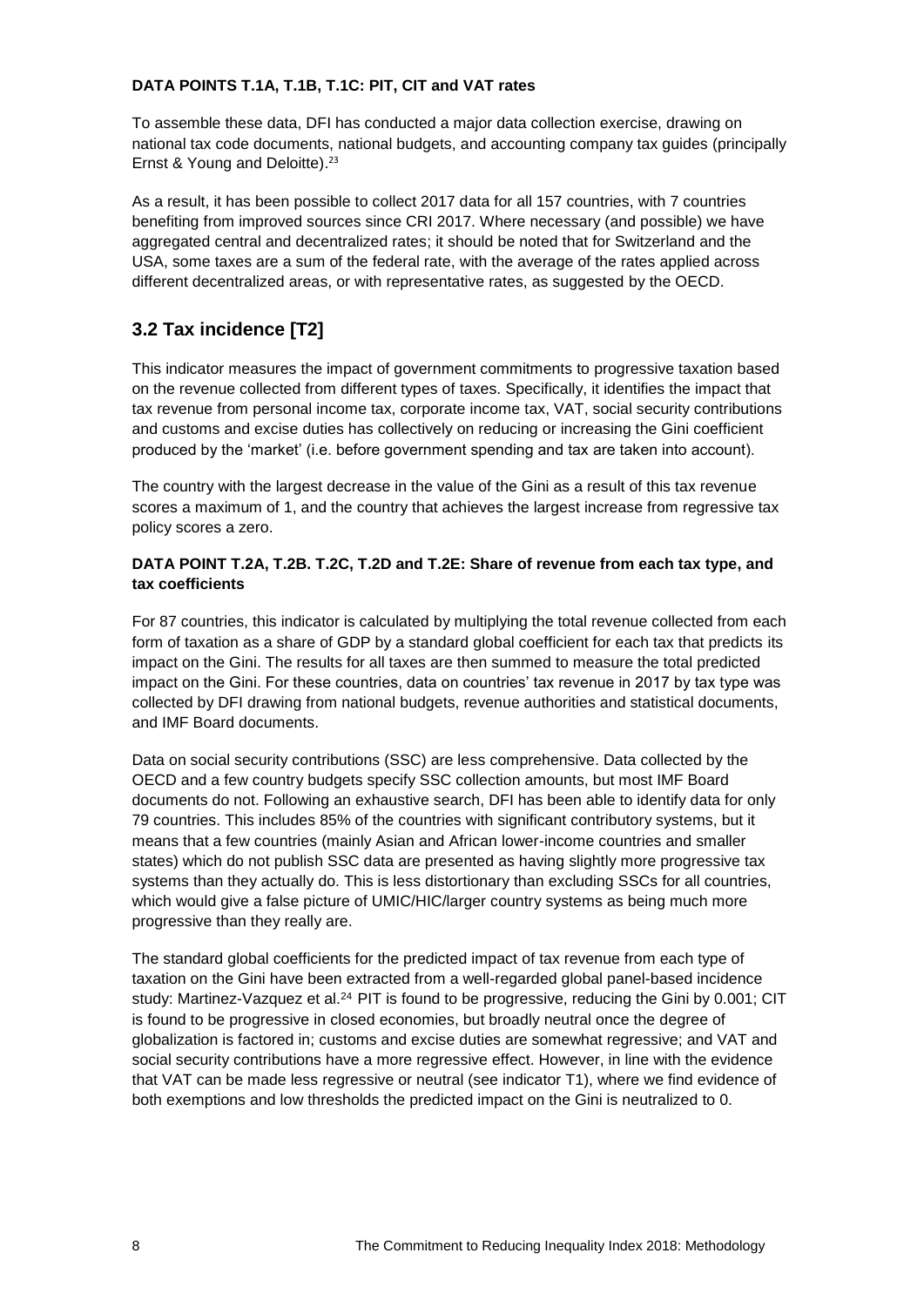#### **Table 3: Global coefficients for each tax**

| тах                | <b>PIT</b> | <b>CIT</b> | <b>VAT</b> | Customs* | Excise* | <b>SSCs</b> |
|--------------------|------------|------------|------------|----------|---------|-------------|
| <b>Coefficient</b> | $-0.001$   | 0.000      | 0.005      | 0.001    | 0.003   | 0.007       |

\*The coefficients for excises and customs are not statistically significant.

For those countries (currently 70) with recent tax incidence studies conducted by the OECD  $(31)$ , the CEQ  $(31)$ ,<sup>25</sup> the EU  $(6)$  or national sources  $(2)$ , their findings on the impact of taxes on 'market' Ginis are used. The OECD and EU provide country-specific data on how direct taxes (PIT) reduce income inequality, as measured by a change in the Gini from market (pre-taxes and transfers) to disposable (post direct taxes and transfers) income inequality.<sup>26</sup> This is added to the impact of indirect and CIT taxes calculated using the MV global coefficients. The CEQ and country studies provide data for the impact of each tax except the CIT, for which the MV global coefficient is used. As with spending incidence, these studies are based on the latest national household income surveys, for which the dates vary between 2010 and 2015.<sup>27</sup>

# **3.3 Tax collection [T3]**

This indicator measures whether countries are collecting as much tax as they could, to recognize that despite having progressive tax structures on paper, countries may fail to collect these taxes in practice. This indicator is also intrinsically important because countries have committed in the Addis Ababa Action Agenda for financing the SDGs, to making tax collection the main financing source for all their spending.

Many methods have been suggested for assessing whether the tax revenue collected by countries is 'enough'. The simplest includes targets for revenue as a share of GDP for countries grouped by income, as in the drafts of the Addis Ababa Action Agenda. However, this method is unsatisfactory because it doesn't take into account the widely different economic structures and revenue-raising potentials of countries within the same income group, and would therefore set some countries overambitious goals, while allowing others to make virtually no additional 'effort'.

We have used two different methods to assess tax collection effort more accurately.

• The first is a calculation of **tax 'productivity'** in each country. The amount of revenue collected from VAT, CIT and PIT respectively is compared with the amount that is predicted to be collected, based on the actual tax rates for each individual tax (possibly adjusted as in the case of the PIT), and the size of the economy (or total value of private consumption in the case of VAT). The amount actually collected is expressed as a percentage of the amount predicted to be collected. In this approach, the choice of a country's GDP as a proxy for PIT and CIT potential tax bases leads to downward biased CIT and PIT productivity measurements. Unfortunately, only few CIT, PIT and VAT actual *gap* estimates are currently available, and these are not always comparable across countries.

For future editions of the CRI we will consider refining our measurement of tax collection effectiveness by comparing *administrative* and *policy tax gaps* estimates using simplified *gap*  models, national accounts and tax return information.<sup>28</sup>

• The second method scrutinizes tax collection inefficiencies by estimating a country's relative '**tax effort'** defined as the ratio of the actual level of taxation to an *ad hoc* modelled tax potential. Based on the theoretical and empirical work of the Centre d'Etudes et de Recherches sur le Développement International (CERDI)<sup>29</sup> and the IMF,<sup>30 31</sup> tax potential is implicitly modelled through identified determinants (economic variables and institutional factors) of the level of taxation. A country is assumed to have a higher tax potential if it has a higher GDP per capita. This potential is further adjusted for other variables which are found to impact a country's potential to collect taxes: trade/GDP (positively correlated with customs revenues); share of the agriculture sector in GDP (whose increase reduces revenue because much of it is small-scale or informal, and even larger scale formal agriculture is often largely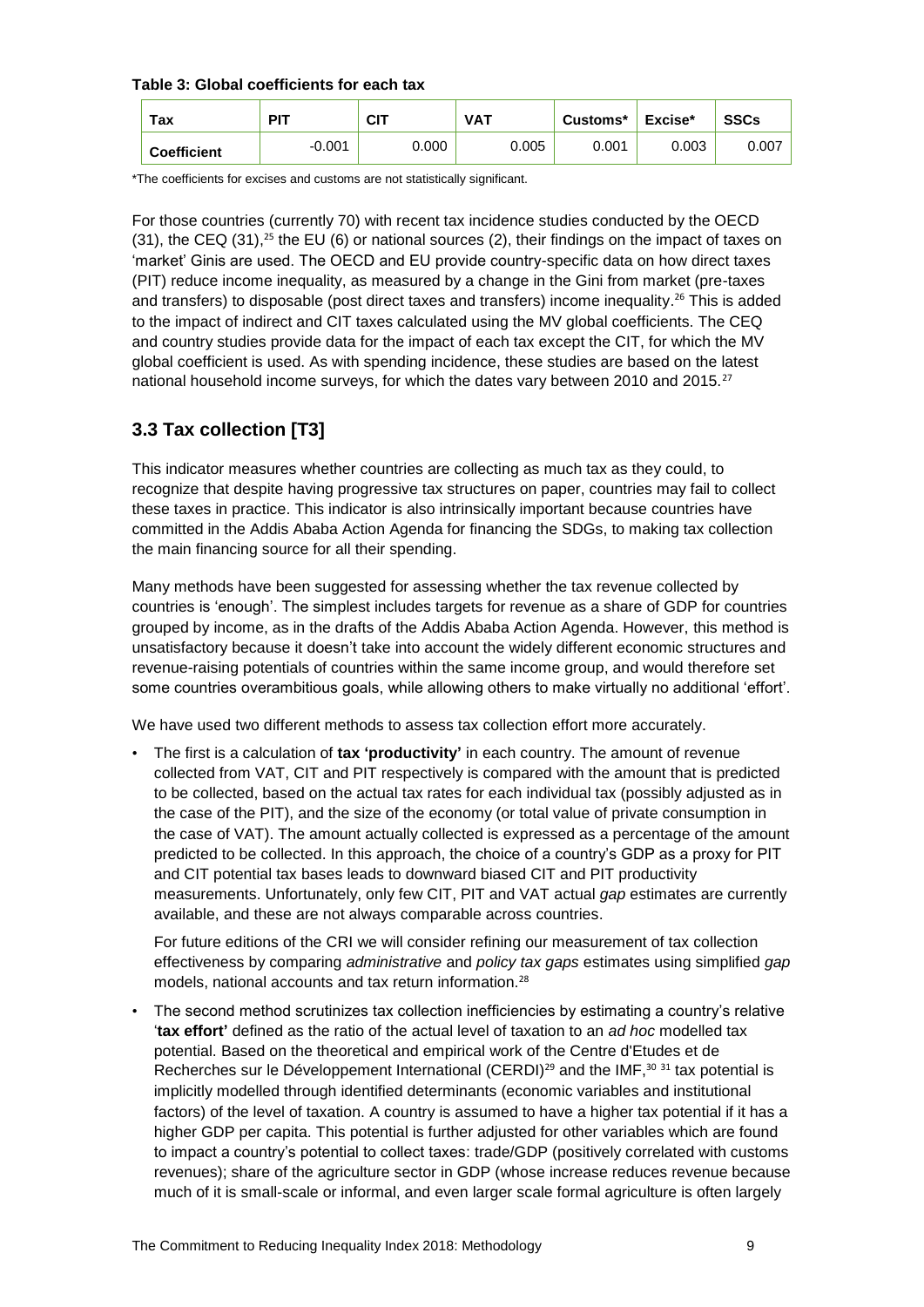tax-exempt); education spending (found positively correlated with revenues collection); the Gini coefficient and inflation (more equality and lower inflation both improve tax collection); and corruption (higher perception of corruption reduces taxpaying). Consider two countries with a similar GDP. All other things being equal, one could have a lower tax potential than the other if it had a larger agricultural sector for example, which is more difficult to tax. We use the tax effort estimates to rank countries' relative tax collection performance.

To account for the two different approaches to tax collection efficiency, the tax collection score is obtained by multiplying a country's tax productivity for its estimated tax effort (relative to other countries in the sample). This score is then standardized, such that a country that has the highest combined score for collecting the most tax compared to its potential and the estimates for administrative capacity is given a maximum progressive score of 1.

#### **DATA POINT T.3A: Tax productivity**

Tax productivity is calculated using tax rates and tax collection amounts compared to GDP or private consumption. Data on amounts of tax collected by and on prevailing tax rates are the same as the ones used respectively for data points T2.A and T1 (see above). Data from the IMF World Economic Outlook (WEO) database were used for GDP, and from the World Bank's World Development Indicators (WDI) for 'Household Final consumption expenditure'. Private consumption data are not available for 11 countries (Antigua and Barbuda, Djibouti, Guinea, Jordan, Kiribati, Maldives, PNG, Samoa, São Tomé, Solomon Islands and St Vincent); so for these we have used GDP as a proxy.

Given that some activities included in GDP would not be subject to CIT or PIT, this is only appropriate as a proxy to compare tax administration performance between countries, as opposed to an absolute measure of performance. In future editions, we would seek to identify more appropriate estimates for the activity that would be subject to CIT and PIT, to improve the accuracy of this indicator.

#### **DATA POINT T.3B: Tax effort compared to potential**

Data for this indicator are taken directly from the source studies. The CERDI study is the most recent, covers 92 countries and uses tax data up to 2014; so where possible we have used its findings. The IMF studies cover a further 53 countries with slightly older data (using data from 2011 and 2012), but efforts are underway to update and improve the calculations. We could use these updates in future reports, or conduct similar independent analysis. Ten countries have not been analyzed by any study, and no data are available. For these countries, we used the global average score for tax potential of 0.69 and multiplied this by the country-specific score for tax productivity.

# **3.4 Harmful tax practices [T4]**

One important measure of a government's commitment to fight inequality is the extent to which its tax system is undermining its own and other countries' capacity to generate and retain their tax revenues. The level of cross-border transactions (in goods and services) has increased dramatically in recent years, and has been accompanied by enhanced efforts by multinational companies to use inconsistencies among countries' tax systems to artificially allocate profits to lower-tax countries, rather than where the real activity and value is created. This has been accompanied by a proliferation of harmful tax practices and preferential regimes, which make a country more attractive to multinationals from a tax-reduction perspective, but at the expense of its own and other countries' tax revenues. This therefore explains why in many cases the 'effective' (i.e. actual) level of taxation of multinationals in such countries is much lower than the statutory CIT rates.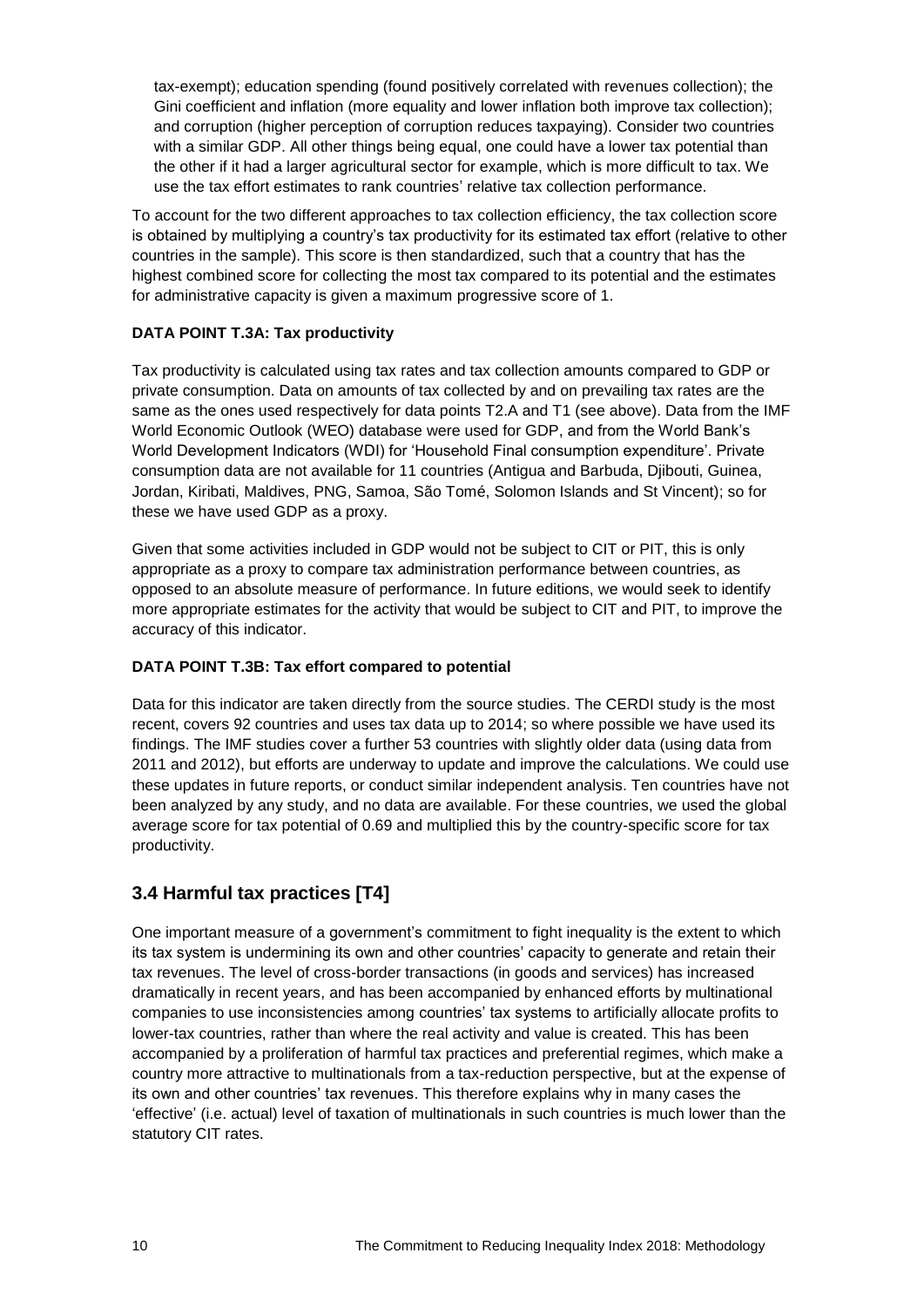To assess whether a jurisdiction is adopting such practices, thereby reducing tax collection and exacerbating inequality in its own and other countries, we have included an indicator for harmful tax practices in the tax pillar.

The indicator consists of three sets of sub-indicators:

#### **T.4A: Harmful tax practices**

This sub-indicator assesses practices that could be considered harmful under the criteria established by the OECD Forum on Harmful Tax Practices in 1998, and includes:

- 1. **Patent boxes:** (also called intellectual property boxes or innovation boxes). These allow a lower corporate tax rate for any profits linked to intellectual property like patents, licence fees or other related revenues.
- 2. **Excess profit rulings:** A tax ruling is a written interpretation of the law issued by a tax administration to a taxpayer. It is a binding agreement. While many of those are uncontroversial, more and more are becoming problematic because they could be used to avoid paying taxes. That is the case for excess profit rulings. An 'excess profits ruling' is in practice a tax discount agreed between a government and some companies based on a premise that multinational companies make excess profit as a result of being part of a multinational group, e.g. due to synergies, economies of scale, reputation, client and supplier networks, and access to new markets. For example, in Belgium, the actual profit of a multinational was compared with the hypothetical average profit a comparable nonmultinational company would have made. The alleged difference in profit was deemed to be excess profit by the tax authorities, and the multinational's tax base was reduced proportionately. As a result of these rulings, the tax liability of the companies concerned was reduced by more than 50% and in some cases by 90%.
- 3. **Notional interest deductions:** Corporations are generally allowed to deduct interest expenses related to loan financing from their tax base, but no similar deduction exists for equity financing, resulting in a bias towards loans to finance investments. Some countries have sought to reduce this bias and favour large companies' practices by calculating the amount of interest which would be paid if equity was replaced by loan finance, and allowing companies to deduct this 'notional' or fictitious amount from their tax base. This bias could of course have been better corrected by removing tax incentives related to loans.
- 4. **Tax Holidays:** These are temporary reductions of or exemptions from corporate tax.

A simple Yes or No assessment was carried out on whether these HTPs exist, based on the EU Commission Scoreboard,<sup>32</sup> OECD Peer Reviews<sup>33</sup> and PwC Worldwide Tax Summaries.<sup>34</sup>

#### **T.4B: Anti-tax avoidance rules**

This sub-indicator considers four counter-measures which countries can use to reduce the impact of tax avoidance by corporations.

- 1. **Controlled foreign company (CFC) rules:** CFC rules require multinational companies to report on profits made in other jurisdictions where they 'control' another corporate structure. This allows the tax authority to assess whether a company might be shifting profits to other countries, and is one of the most effective mechanisms to counter tax avoidance.
- 2. **Interest limitation:** The objective of this rule is to limit tax deductibility of interest paid by a company and reduce the scope for companies to shift profits by making interest payments to other companies in the same group.
- 3. **General anti-avoidance rule (GAAR**): GAAR refers to a broad set of different rules aimed at limiting tax avoidance by multinationals in cases where abuse of tax rules has been detected. They give tax administrations more legal support by allowing them to interpret tax 'planning' by multinationals as tax avoidance, and therefore insisting that they pay more tax.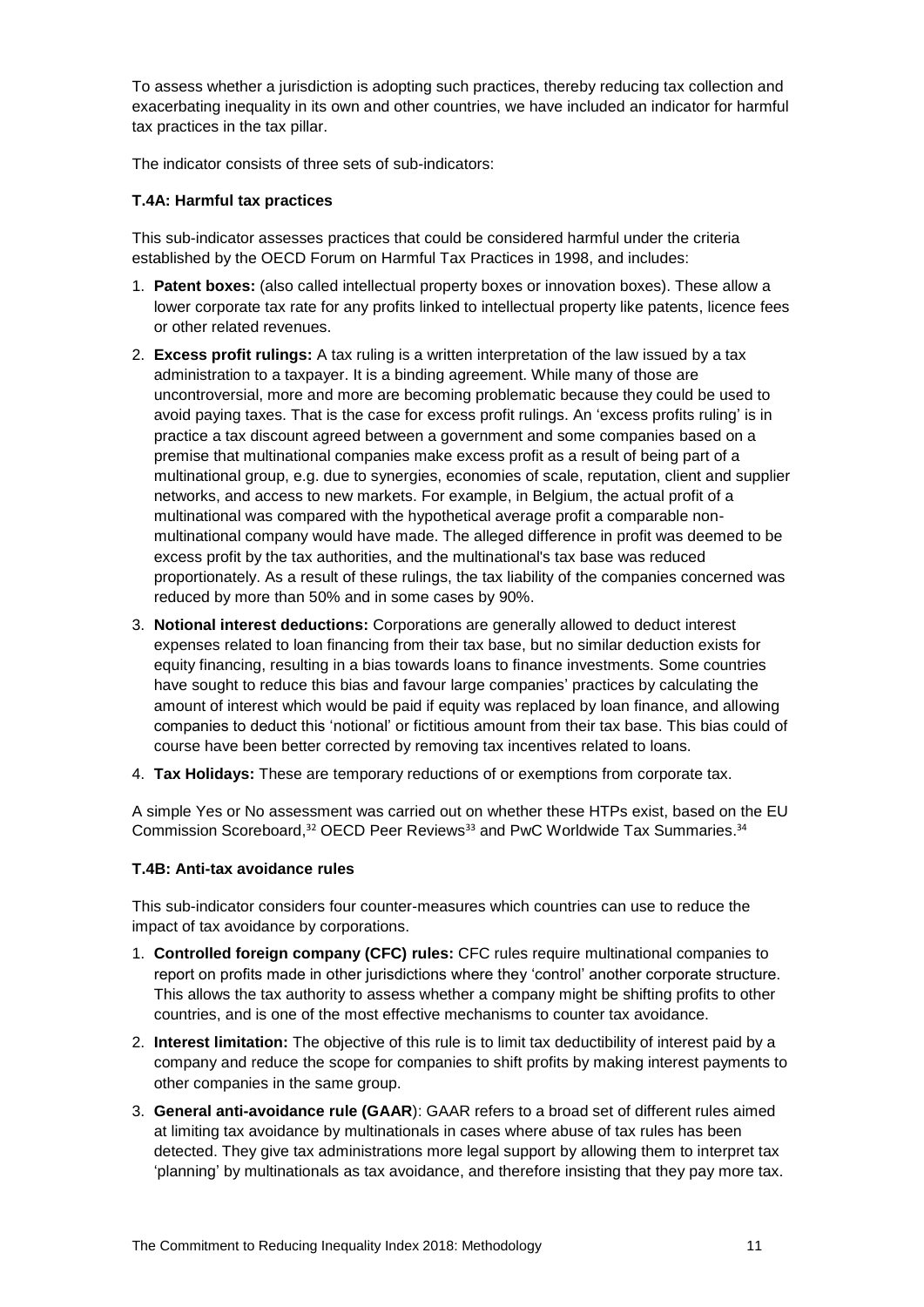4. **Exit tax:** This is a tax paid on company assets when a company leaves the country or transfers a share of its assets to another country. It is designed to prevent avoidance of capital gains tax or registration of assets in countries with more preferential tax regimes.

#### **T.4C: Evidence of negative impact**

The list of HTPs and anti-tax avoidance measures above is not exhaustive, and countries may be implementing a wide range of other measures which encourage profit shifting or reduce tax liabilities. To account for these additional measures, we have carried out an analysis of three economic indicators which help establish whether countries are attracting profits which exceed reasonable indicators of economic activity. These indicators stand as proxies for the HTPs not accounted for in the other two sub-indicators.

- 1. **Disproportionate passive income:** Excessively high levels of royalties, interests and dividends indicate that jurisdictions may be acting as 'conduit tax havens', facilitating offshore economic activity. The threshold is set as net intra-group interest income above 1% of GDP,<sup>35</sup> net royalty income above 2.5% of GDP,<sup>36</sup> or net dividends income above 5% of GDP<sup>37</sup> for diversified economies. We have also set an absolute threshold of US\$100m for total net income for small island economies which are much less diversified and may be dependent on such flows.
- **2. Levels of Foreign Direct Investment (FDI) stock:** Very high inward FDIs relative to a country's economy is usually related to offshore structures and conduit jurisdictions. The indicator is calculated as net FDI stock (stock of inward investment minus stock of outward investment) in excess of 250% GDP.<sup>38</sup>
- **3. Disproportionate levels of income from trade and services:** Very high exports compared with GDP can indicate that excessive trade flows are being routed through a jurisdiction, implying intra-group profit-shifting activities. The thresholds are set at net exports of services to the EU of 50% of GDP,<sup>39</sup> and total exports of goods to the rest of the world of 100% of GDP.<sup>40</sup> These high thresholds allow countries with legitimate large tourism or manufacturing exports to be excluded from the listing process.

### **Overall indicator calculation**

To calculate a total score for a country performance on harmful tax practices, scores for these three sub-indicators were assigned in the following way.

- **The existence of harmful tax practice regimes (T.4A)** is given a score of 2 points for HICs and UMICs, and 1 point for LMICs and LICs. Countries with no HTP score 0. The reason for giving different scores to countries with different income levels is that evidence shows wealthier countries with HTP regimes have a far stronger negative effect on profit-shifting from other countries, as well as reducing their own tax collection by much larger amounts.<sup>41</sup>
- **The absence of each of the possible anti-tax avoidance measures (T.4B)** is given 0.5 points for HICs/UMICs and 0.25 points for LMICs/LICs, up to a maximum of 2 and 1 points respectively.
- **Countries that are assessed as having attracted profits over specific thresholds (T.4C)** receive an additional 5 points, made up of 2 points for excessive passive income, 1 point for excessive FDI/GDP, and 2 points for disproportionate income from trade and services.

These three sub-indicators are then combined, giving an overall value between 0 and 9 for HICs/UMICs and between 0 and 7 for LMICs/LICs, and the reverse of their score is used for the standardization.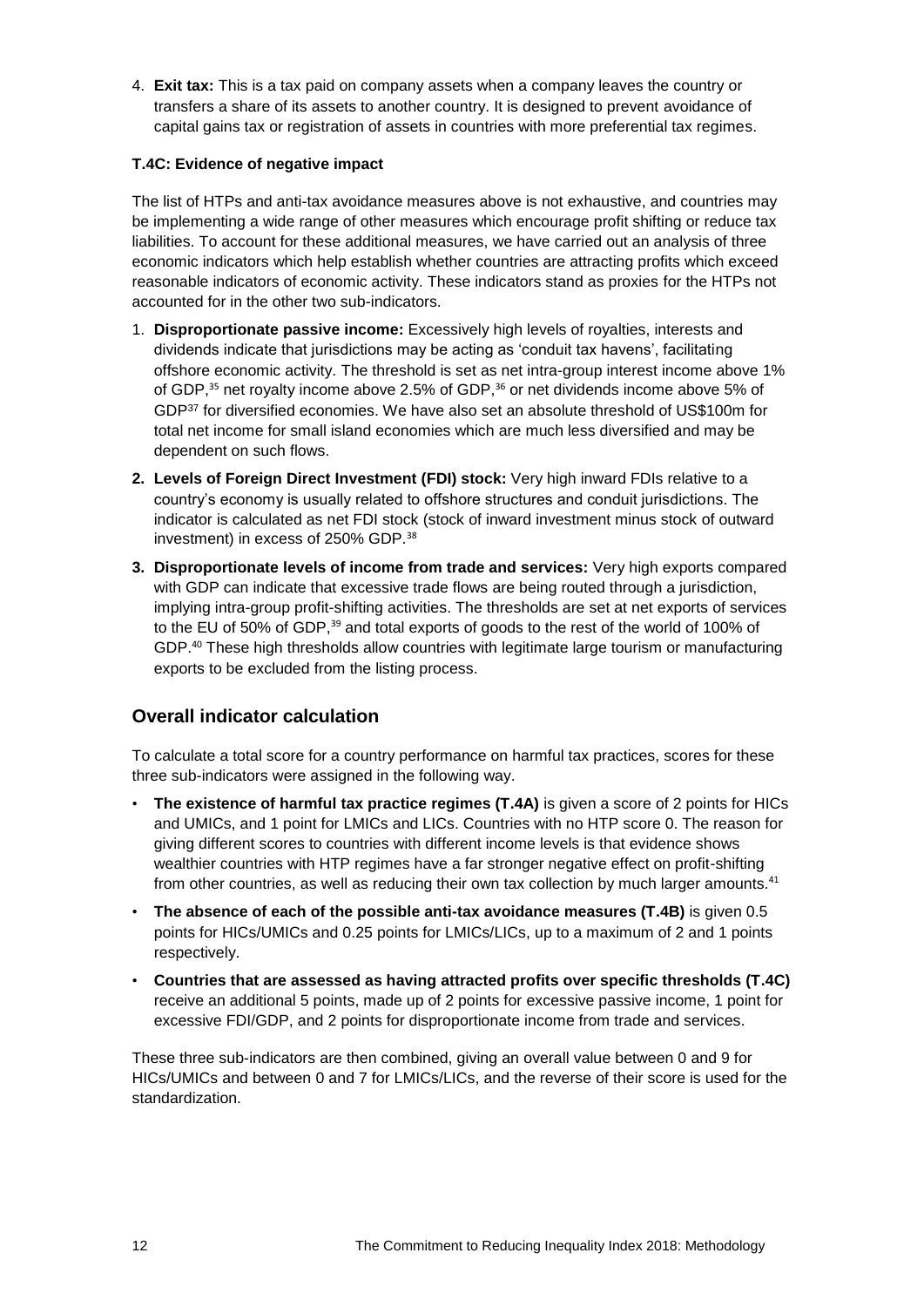# 4 THE LABOUR PILLAR [L]

In most countries, most income inequality can be explained by differences in market inequality; that is, the level of income inequality which is attributed to wages and other earnings before taxes and transfers. Governments can intervene in the labour market to manage labour market inequalities, particularly by protecting the rights and the wages of workers at the bottom of the earnings distribution. The labour rights and wage equality pillar therefore judges the efforts of governments to protect workers in their economy through legislation regarding workers' rights, gender equality in the workplace and minimum wages.

However, labour rights only protect employed people within the formal labour market, excluding unemployed people and those working in the informal sector. In some countries, these groups can constitute a large proportion of the workforce. To reflect this, all labour indicators are corrected for the level of unemployment and of informality (see details of sources below). They are discounted for the percentage of jobs which are informal (1-%informal workers) and for the unemployment rate (1-%unemployment rate). These discounted scores are then standardized using the MIN/MAX formula to fit them into a scale between 0 and 1 (with 1 highest – i.e. most inequality-reducing). Each indicator then contributes 33% of the overall labour score.

#### **DATA POINT L.i: Informality**

Data on informality are difficult to access (being hidden and uncounted by its very nature). Following consultation with labour rights experts to identify the best data sources, $42$  we opted for the ILO-modelled estimate of vulnerable employment (as a % on total employment) as a proxy for informal employment, based on the International Classification by Status in Employment (ICSE).<sup>43</sup> According to this classification and ILO's definition, vulnerable jobs are those performed by own-account workers and contributing family workers and are likely to be subject to informal arrangements. 44

The previous version of the CRI used the World Bank's 'Shadow Economy' data, measuring the share of informal GDP. The difference with the ILO data can be substantial, as in all countries, and especially lower-income countries, the share of informal jobs is much higher than the share of informal GDP, because each informal job generally contributes much less to GDP.

All of the indicators in the labour pillar are discounted for informality, meaning that this change in data has had a substantial impact on many country's position in the labour pillar, pushing down the ranking of countries with the largest informal workforces.

#### **DATA POINT L.ii: Unemployment rate**

Data on unemployment also come from ILO's modelled estimates for 2017 (updated at July 2018). 45

### **4.1 Labour union rights [L1]**

There is strong evidence that the extent of unionization of the workforce has a strong influence on the level of inequality.<sup>46</sup> This is because unionization determines the extent to which workers are able to demand higher wages, and therefore the share of an economy's income which accrues to wages instead of to capital.

The CRI aims to measure government commitment to reducing inequality, and as such, this indicator measures the extent to which governments have legally authorized and then respected labour and union rights, combining measures of government efforts to protect workers in law and in practice.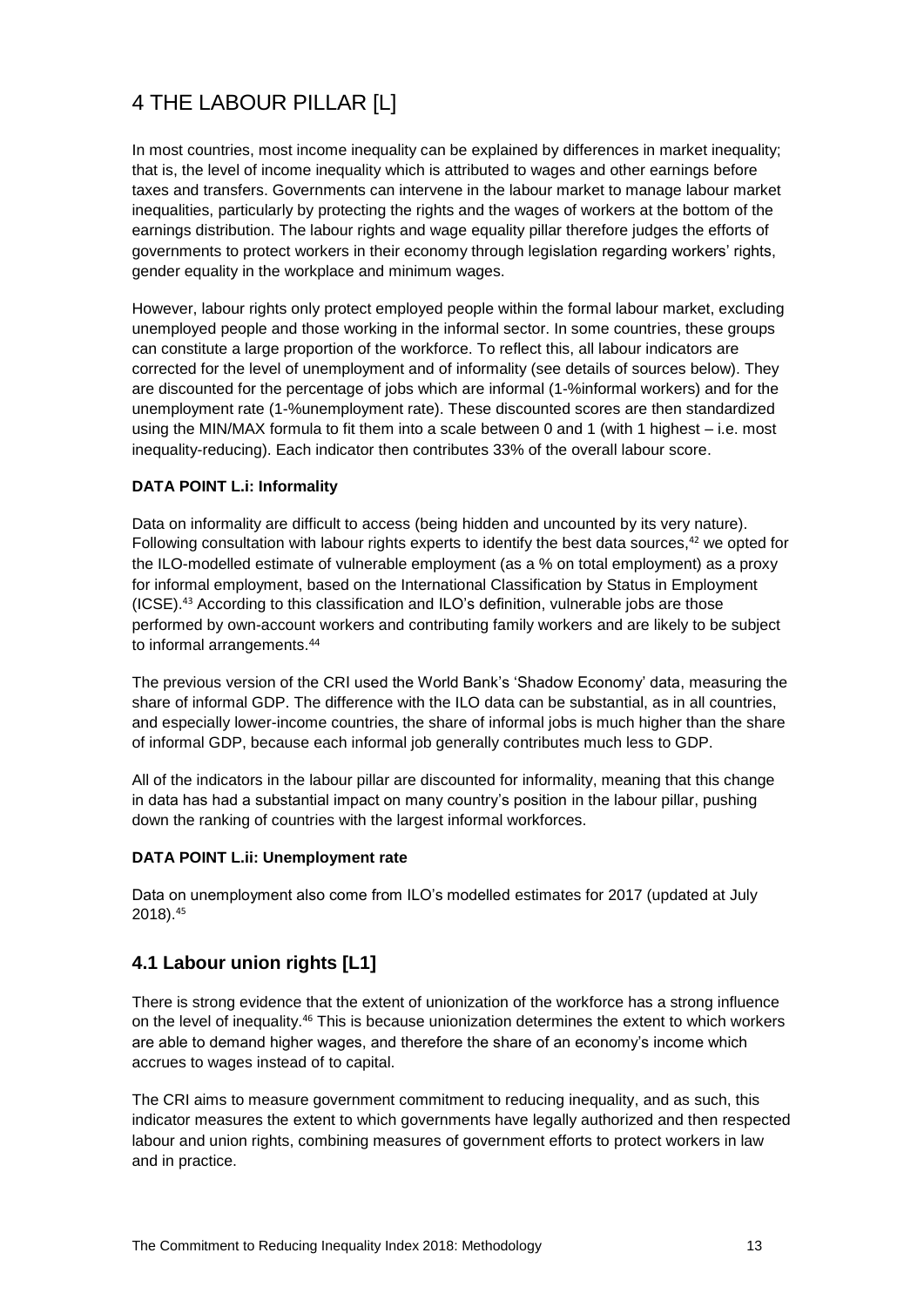#### **DATAPOINT L.1A: Labour rights**

The data for this indicator are based on the database of Labour Rights Indicators set up by the Global Labour University and the Centre for Global Workers' Rights at Penn State University.<sup>47</sup> The database provides comprehensive numerical and textual information on country-level compliance with freedom of association and collective bargaining rights that is comparable between countries and over time, using 108 evaluation criteria.

These criteria are used to construct 'in law' and 'in practice' components of the indicator. The *inlaw* component reduces country scores for any national law which is not in conformity with freedom of association and collective bargaining rights as defined by the ILO. The *in-practice* component reduces scores for any act which violates the existing national legislation (where this is in conformity with rights defined by the ILO). The 'overall' score is the normalized score of the sum of performance in law and in practice.<sup>48</sup>

Data are available for all except three (Bhutan, Kosovo and Tonga) of the 157 countries in the CRI Index.

This methodology has recently been agreed as the measurement system for SDG indicator 8.8.2 on labour rights.<sup>49</sup>The lead authors from the Global Centre for Workers Rights have given permission to reproduce their data. In terms of replicability, depending on SDG indicator funding being forthcoming, the authors of the Index plan to update rankings and data annually, in line with the proposed annual SDGs progress reports.

# **4.2 Women's rights in the workplace [L2]**

Greater gender equality in the workplace can reduce overall inequality**.** This is because all over the world women continue to be discriminated against in employment hiring, they are overrepresented in part-time and precarious work, and are often paid less than men for doing the same job. When at work, they are sometimes victims of sexual abuse or harassment. In addition, the burden of maternity absence and the majority of unpaid care work are shouldered by women. Strong labour regulations can help women to achieve equal rights in the workplace and reduce their exposure to abuse. They also need the government to legislate for paid maternity leave and to relieve the burden of unpaid care work to achieve equal rights and opportunities in the workplace.

To reflect the complexity of this issue, we have included five sub-indicators capturing different aspects:

- **the existence of legislation to require employers to pay women equally** for work of equal value (L.2A);
- **legislation to protect women against discrimination** in employment (L.2B);
- adequate **legislation on rape and sexual harassment** (L.2C and L.2D); and
- the extent (numbers of days and pay levels) of **paid parental, maternity and paternity leave** (L.2E).

The five sub-indicators are scored with slightly different methodologies. Sub-indicators L.2A and L.2B are given a simple yes or no score which allows them to receive 0 or 1 points, for a maximum of 2 points if both types of legislation exist. For sub-indicators L.2C and L.2D, the inverse of the scores (1-score) obtained as described in Table 4 are used to compute the indicator (for a maximum of 2 points). For indicator L.2E, countries' scores in terms of days and pay rates for parental leave are normalized between 0 and 1. The five scores are then averaged to give an overall score between 0 and 1.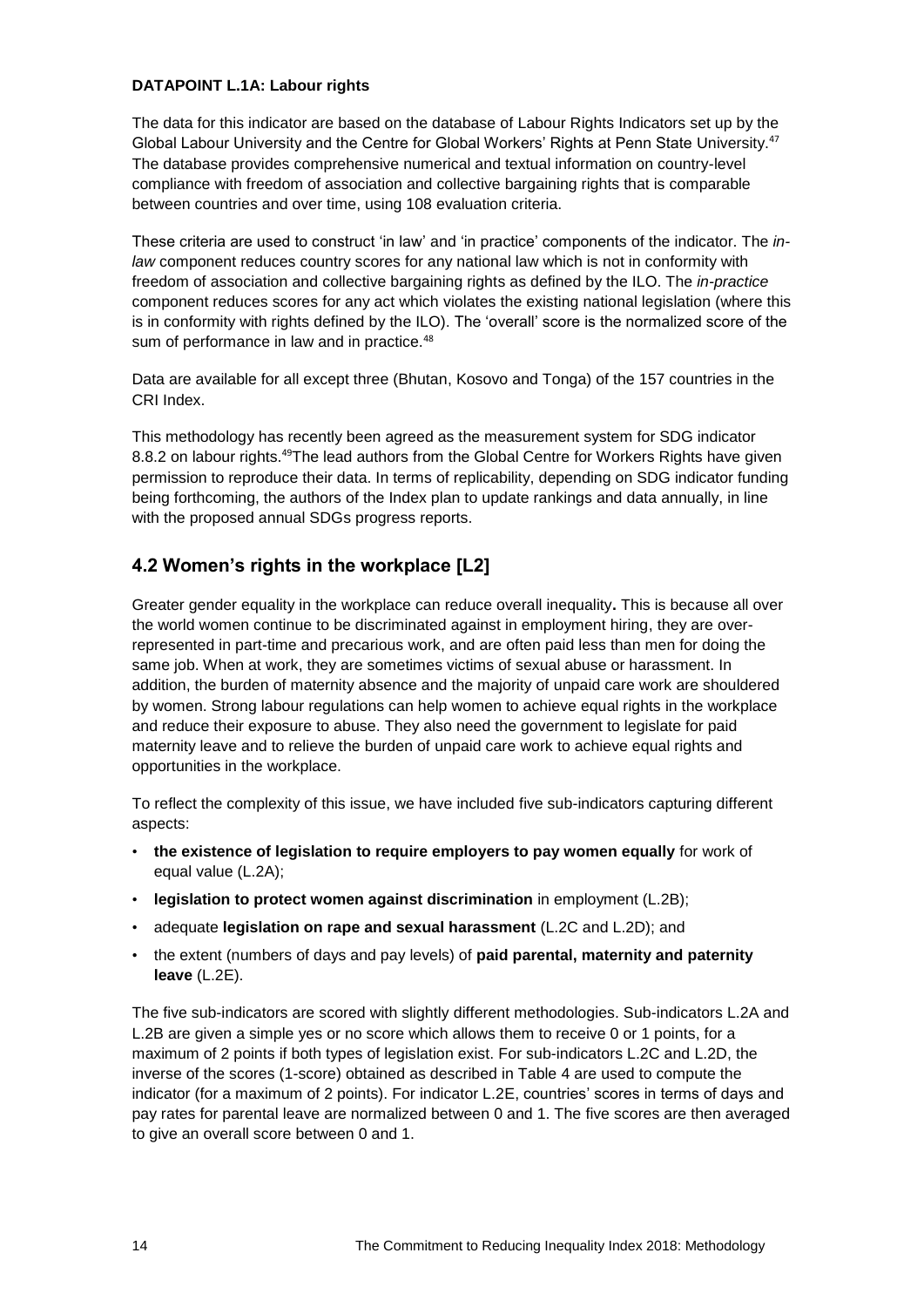#### **DATA POINTS L.2A and L.2B: Laws for gender non-discrimination at work and equal pay for equal value**

Data points were obtained searching primary sources of information on countries' laws on nondiscrimination at work, and equal pay for equal value, as well as Wage Indicator's country profiles. <sup>50</sup> This is a significant change from CRI 2017, which relied almost entirely on the World Bank data set Women, Business and the Law. As a result of this data collection exercise, 50 additional countries have been credited with laws on equal pay, and 60 on non-discrimination, resulting in major changes in the country classification. Only a small minority of countries (23 and 27 respectively) do not have such laws, as compared with well over half in CRI 2017. A large number of countries have therefore gone up in the labour rankings accordingly, and those without such laws are even further down the Index ranking.

#### **DATA POINTS L.2C and L.2D: Legal provisions to protect women against rape and sexual harassment**

This sub-indicator seeks to assess legislation on rape and sexual harassment. The basic design of the indicator and two-thirds of the data come from the 'restricted physical integrity' indicators in the database of the Social Institutions and Gender Index (SIGI) produced by the OECD.<sup>51</sup> We complemented the database in three ways:

- 1. For 20 countries missing from the SIGI database, we searched for primary sources using the US State Department Human Rights Report 2017<sup>52</sup> and national laws/decrees;
- 2. The SIGI indicators were last compiled in 2014, so we rechecked countries where, according to the SIGI, relevant legislation was either being planned or did not exist (32 across the two indicators);
- 3. We restricted the sexual harassment indicator to assessing the existence of relevant legislation, excluding considerations on the quality or the implementation of the law. This is because the methodology adopted by the SIGI to assess the *adequacy* of the sexual harassment laws was unclear. Similarly, we could not determine with certainty how SIGI assesses the *implementation* of either rape or sexual harassment laws. Available information indicated that this might be limited to whether legal procedures were strictly followed when cases were brought. This was felt to be inadequate considering the high numbers of unreported or unprosecuted cases of rape and harassment in many countries. Future editions of the CRI could work with women's rights organizations across the world to establish a more reliable way of tracking whether laws are fully implemented and therefore having a positive impact on women's lives

Countries are scored according to the criteria described in Table 4 and the reverse of the score is used for standardization.

#### **Table 4. Scoring system for countries' legal provisions to protect women against rape and sexual harassment**

#### **Laws on rape: Whether the legal framework offers women legal protection from rape**

0: There is specific legislation in place to address rape; marital rape is included and perpetrators cannot escape prosecution if they marry the victim.

0.33: There is specific legislation in place to address rape; marital rape is not included and perpetrators cannot escape prosecution if they marry the victim.

0.66: There is specific legislation in place to address rape; marital rape is not included and perpetrators can escape prosecution if they marry the victim.

1: There is no legislation in place to address rape.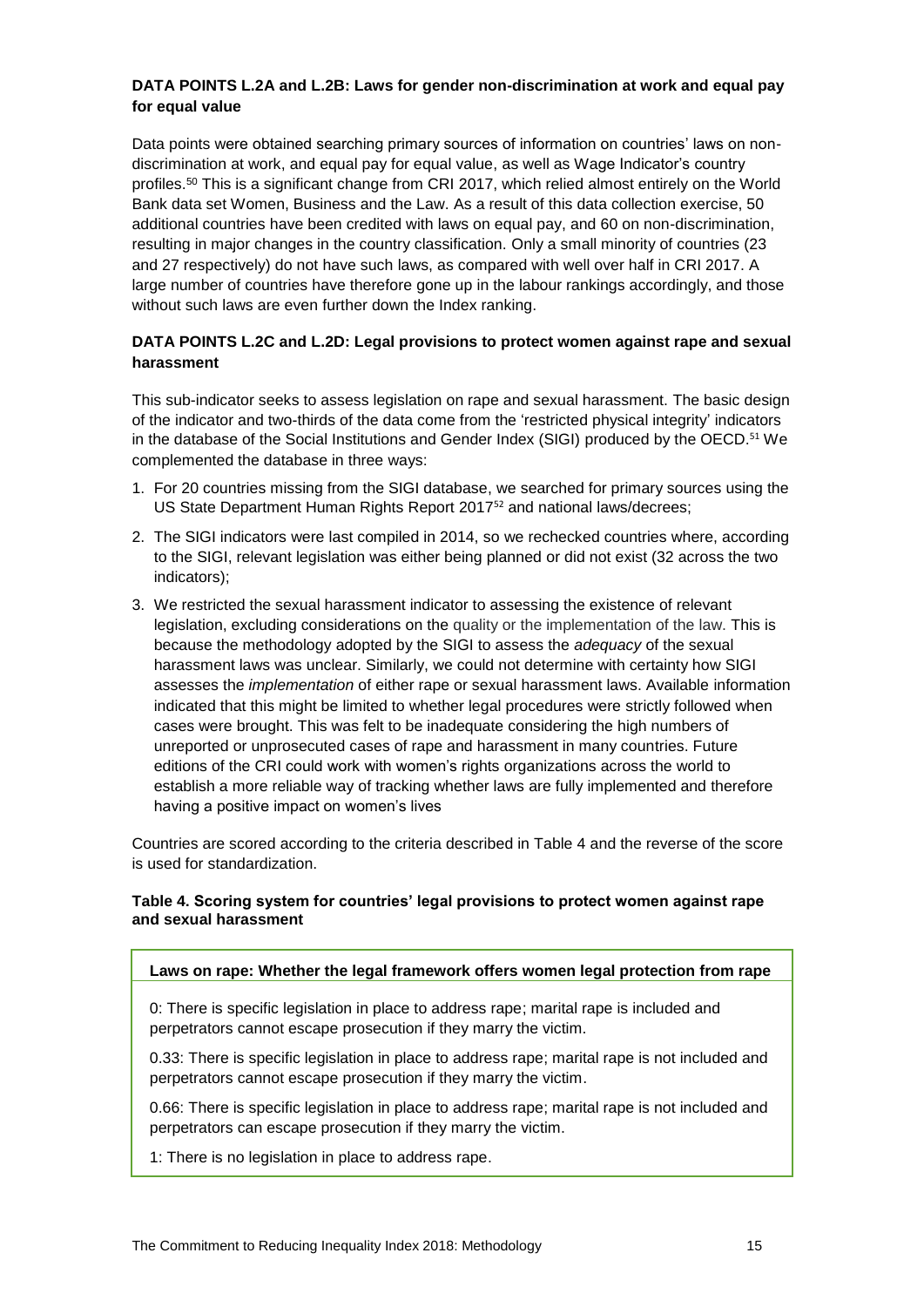#### **Laws on sexual harassment: Whether the legal framework offers women legal protection from sexual harassment**

0: There is specific legislation in place to address sexual harassment

0.5 There is no specific legislation to address sexual harassment, but there is evidence of legislation being planned or drafted.

1: There is no legislation in place to address sexual harassment.

#### **DATA POINT L.2E: Legal provisions for parental leave**

This sub-indicator scores countries according to the days of maternity, paternity and parental leave established by the law, adjusted for the percentage of prior salary which is paid during leave. This adjustment for pay shortfalls has been introduced in the 2018 version of the CRI; compared with CRI 2017 it lowers the ranking of countries which provide a low share of salary during leave and raises those of countries which pay full salary. Information for these scores was obtained from sections 5 and 6 of Wage Indicator country profiles, as well as from a wide range of primary sources.

# **4.3 Minimum wage as a % GDP [L3]**

There is strong evidence that higher minimum wages have a major impact on reducing inequality.<sup>53</sup> The purpose of this indicator is to assess the relative generosity of minimum wages set by governments.

There are multiple ways of measuring the generosity of minimum wages. To link the assessment with inequality, it would be desirable to compare minimum wages with the average income level of the top 10%, using household surveys to capture the full distribution of wages within the economy. A second formulation would be to compare the minimum wage with median incomes (as is done for a range of countries by the ILO). A third would be to compare it with a proxy for average national income such as average per capita GDP. A fourth would be to compare it on a PPP basis with the international poverty line in terms of dollars a day, to assess the extent to which wages ensure that working people do not fall into income poverty. A fifth would be to compare it with 'living wages' which allow workers to fulfil their basic needs.

We have chosen to use the third method, because the first two have highly incomplete and outof-date data sets; the fourth is comparing 'downwards' with the poverty line (and would therefore be a good measure of minimum wage potential impact on poverty), and the fifth has not yet been estimated for most poorer countries. The third method has good data availability and compares 'upwards' with average national income, making it a good indicator of potential impact on inequality. We use GDP per capita as the proxy for average national income. In making this choice we have taken the advice of the ILO and other labour experts, who feel this is a sound and good measurement and way to judge the minimum wage rates, especially when the adjustment for informality is applied. It is worth noting that, despite this adjustment, because the minimum wage is given as a proportion of GDP, some of the poorest countries receive 'high' scores because GDP is relatively low, and not necessarily because the minimum wage is relatively high.

We are aware that this denominator has potential limitations; notably that in some countries where much GDP is captured by the corporate sector as profits, dividends and earnings on capital, average GDP may not reflect median labour income very accurately. However, it could also be argued that by measuring minimum wages against per capita GDP, this indicator has the advantage of considering the share of GDP which is not reflected in labour income, and therefore of including the growing bias towards channelling GDP to enhancing wealth as gains on capital and away from labour.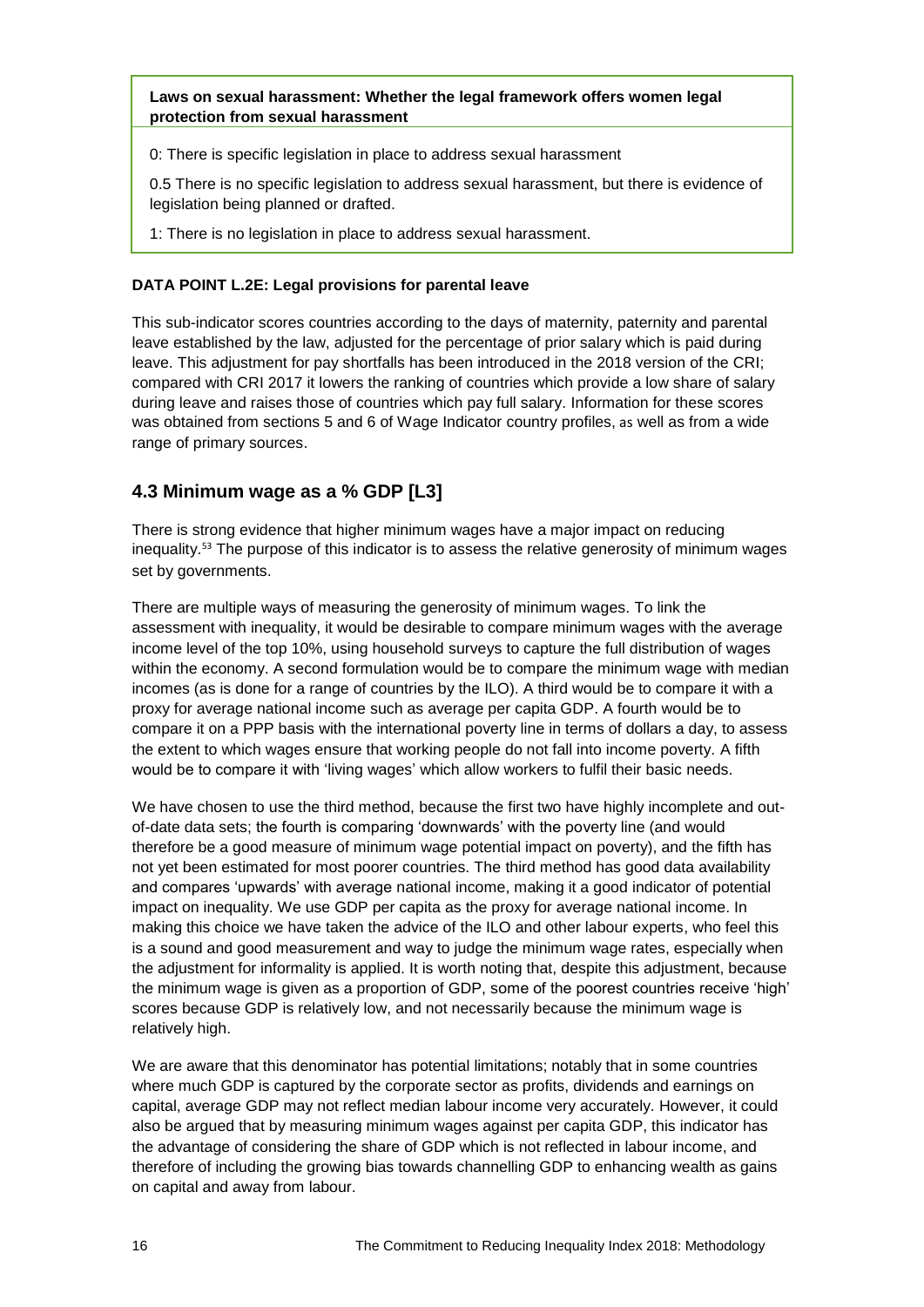#### **DATA POINT L.3A: Minimum wage rate**

To ensure that figures are comparable for all countries, CRI 2018 contains the minimum wages applied for 2017, as 2018 rates were not available for most countries at the time of compilation. We used mainly primary sources such as government gazette announcements, www.Wageindicator.org, and information from press announcements. In some cases, we also used US State Department assessments to cross-check rates, and a few Oxfam country offices provided up-to-date minimum wage levels. Labour experts and ITUC representatives also provided information on the lowest rates paid under sector-by-sector collective bargaining agreements. In some countries, different minimum wages are set for different sectors or regions. In these cases, we used the lowest regional or sectoral rate.

#### **DATA POINT L.3B: GDP per capita**

For GDP per capita in local currency in current prices, IMF data from the April 2018 WEO database (reporting data for 2017) were used, to avoid distortions caused by inflation or devaluation/revaluation of currencies.

# **NOTES**

- 1 M. Lawson and M. Martin (2018). The Commitment to Reducing Inequality Index 2018: A global ranking of governments based on what they are doing to tackle the gap between rich and poor. DFI and Oxfam. DOI: 10.21201/2018.3415 [http://policy-practice.oxfam.org.uk/publications/the-commitment-to-reducing-inequality-index-](http://policy-practice.oxfam.org.uk/publications/the-commitment-to-reducing-inequality-index-2018-a-global-ranking-of-government-620553)[2018-a-global-ranking-of-government-620553](http://policy-practice.oxfam.org.uk/publications/the-commitment-to-reducing-inequality-index-2018-a-global-ranking-of-government-620553)
- 2 UNDP (2016). Human Development Report Technical note. [http://dev](http://dev-hdr.pantheonsite.io/sites/default/files/hdr2016_technical_notes_0.pdf)[hdr.pantheonsite.io/sites/default/files/hdr2016\\_technical\\_notes\\_0.pdf](http://dev-hdr.pantheonsite.io/sites/default/files/hdr2016_technical_notes_0.pdf)
- 3 For example, see OECD (2015). In It Together: Why Less Inequality Benefits All. Paris: OECD Publishing. DOI: [http://dx.doi.org/10.1787/9789264235120-en;](http://dx.doi.org/10.1787/9789264235120-en) or the global panel study by Martinez-Vazquez and Moreno-Dodson (2011) of incidence studies covering 150 countries over a 30-year period They show that health spending reduces the Gini coefficient by 0.4–0.7, education by 0.13, and social protection by 0.12. See: J. Martinez-Vazquez; B. Moreno-Dodson and V. Vulovic (2011). The Impact of Tax and Expenditure Policies on Income Distribution. Georgia State University. Andrew Young School of Public Policy Studies.
- 4 However, it is worth noting that a few data points in the index series cover only central government spending (where no source has been able to aggregate different levels of government). More information on which countries this applies to is available from DFI: mail@dri.org.uk.
- 5 Countries for which only pre-2008 data were available were excluded from the index.
- 6 Classification of the Functions of Government (COFOG) was developed in its current version in 1999 by the [Organisation for Economic Co-operation and Development](https://ec.europa.eu/eurostat/statistics-explained/index.php?title=Glossary:Organisation_for_Economic_Co-operation_and_Development_(OECD)) and published by the [United Nations](https://ec.europa.eu/eurostat/statistics-explained/index.php?title=Glossary:United_Nations) Statistical Division as a standard classifying the purposes of government activities.
- 7 Following these changes, we made retrospective adjustments to the spending data in the CRI 2017 database (involving 64 data points out of 468), so as to obtain comparable datasets to analyse trends.
- 8 GSW tests of spending shortfalls in LICs/LMICs indicate that (except for a few fragile states and during economic crises) shortfalls are less than 4%. See: Development Finance International and Oxfam (2013). Putting Progress at Risk? MDG Spending in Developing Countries. Research Report. May 2013. Figure 3.27, available at [www.governmentspendingwatch.org](http://www.governmentspendingwatch.org/)
- 9 Martinez-Vazquez, Moreno-Dodson and Vulovic (2011). op. cit. find strong impact of social housing and housing benefits on the Gini coefficient.
- 10 But note that public spending for housing and communities construction and maintenance are not included due to data unavailability in many countries, as also discussed in Box 5 of the CRI report 2018.
- 11 N. Lustig (2015) finds that they have been 'a large equalizing force' in European countries and the US, Brazil, Colombia, and Indonesia; but unequalizing in Chile, Mexico and Peru (because their contribution systems are more regressive). N. Lustig (2015). The Redistributive Impact of Government Spending on Education and Health: Evidence from Thirteen Developing Countries in the Commitment to Equity Project. CEQ Working Paper Series. Tulane University. ILO broader statistical analysis (ILO 2014) finds a strong relationship between contributory spending and lower inequality. Full reference: ILO (2014). World Social Protection Report 2014–15: Building economic recovery, inclusive development and social justice. [http://www.ilo.org/global/research/global](http://www.ilo.org/global/research/global-reports/world-social-security-report/2014/WCMS_245201/lang--de/index.htm)[reports/world-social-security-report/2014/WCMS\\_245201/lang--de/index.htm.](http://www.ilo.org/global/research/global-reports/world-social-security-report/2014/WCMS_245201/lang--de/index.htm)
- 12 Martinez-Vazquez, Moreno-Dodson and Vulovic (2011). Op. cit.
- 13 OECD website: Income Distribution and Poverty by country.<https://stats.oecd.org/index.aspx?queryid=66670>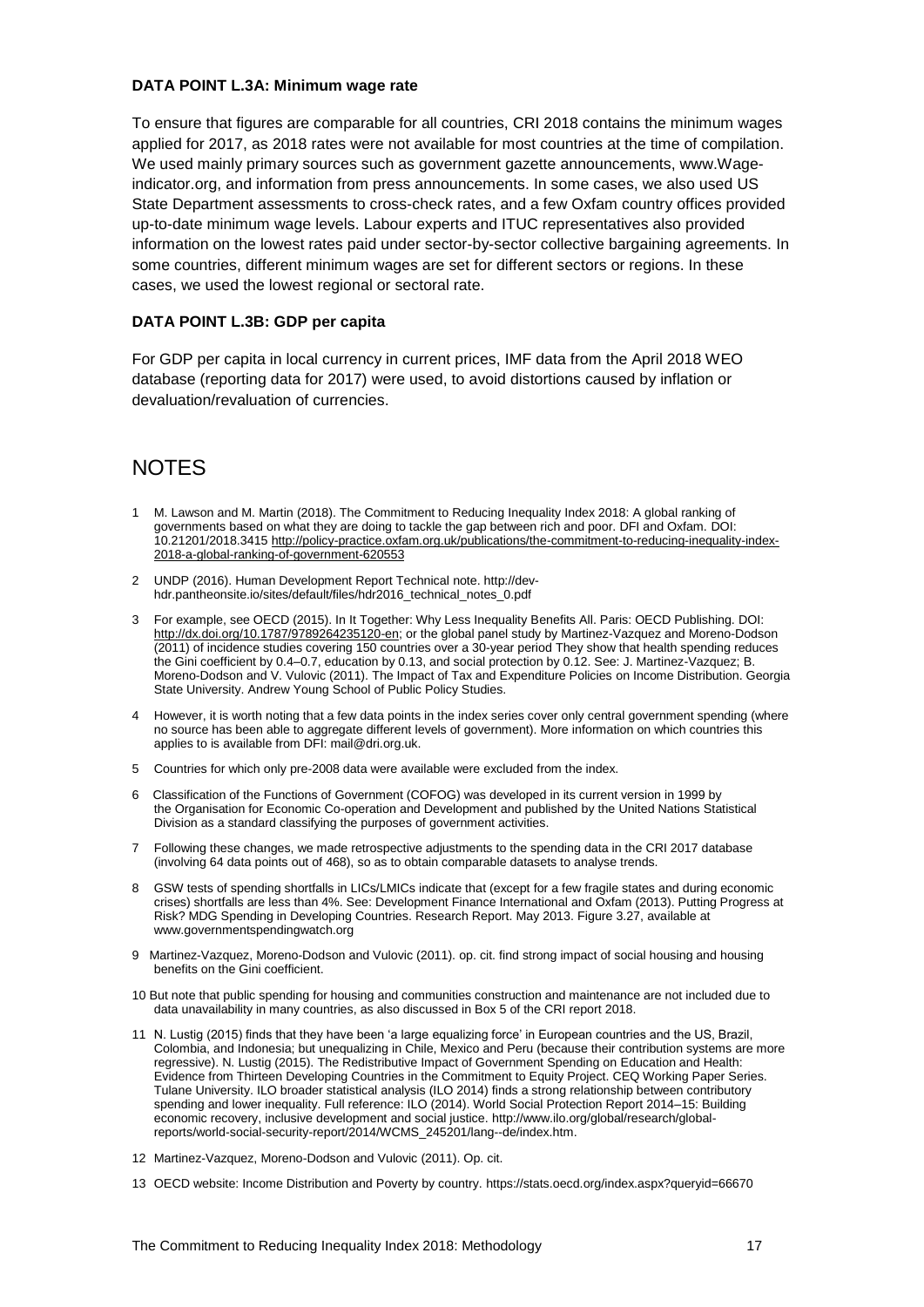- 14 The Incidence coefficients are from the CEQ Institute's Data Center on Fiscal Redistribution based on the following CEQ Master Workbooks of Results: Argentina (Rossignolo, 2016); Armenia (Younger and Khachatryan, 2014); Bolivia (Paz-Arauco and others, 2014); Brazil (Higgins and Pereira, 2016); Chile (Martinez-Aguilar and Ortiz-Juarez, 2016); Colombia (Melendez and Martinez, 2015); Costa Rica (Sauma and Trejos, 2014); Dominican Republic (Aristy-Escuder and others, 2016); Ecuador (Llerena and others, 2014); El Salvador (Beneke, Lustig and Oliva, 2014); Ethiopia (Hill, Tsehaye and Woldehanna, 2014); Georgia (Cancho and Bondarenko, 2015); Ghana (Younger, Osei-Assibey and Oppong, 2016); Guatemala (Cabrera and Moran, 2015); Honduras (Castañeda and Espino, 2015); Indonesia (Jellema, Wai Poi and Afkar, 2015); Iran (Enami, Lustig and Taqdiri, 2016); Jordan (Abdel-Halim and others, 2016); Mexico (Scott, 2013); Nicaragua (Cabrera and Moran, 2015); Peru (Jaramillo, 2015); Russia (Malytsin and Popova, 2016); South Africa (Inchauste and others, 2016); Sri Lanka (Arunatilake and others, 2016); Tanzania (Younger, Myamba and Mdadila, 2016); Tunisia (Shimeles and others, 2015); Uganda (Jellema and others, 2016), Uruguay (Bucheli and others, 2014), and Venezuela (Molina, 2016). Data for Spain come from Fedea - Observatorio sobre el reparto de los impuestos y las prestaciones monetarias entre los hogares españoles [\[http://documentos.fedea.net/pubs/eee/eee2018-14.pdf\]](http://documentos.fedea.net/pubs/eee/eee2018-14.pdf). The CEQ data were supplied to DFI and Oxfam because of the partnership between CEQ and Oxfam. The public version of the database can be accessed at <http://www.commitmentoequity.org/data/>
- 15 It should be noted that for some countries it was not possible to consider all forms of personal income for the purposes of the PIT progressivity assessment, which therefore only captures earned income. Specifically, in countries where dividends an[d distributions](https://www.investopedia.com/terms/d/distribution.asp) received from investments, or rental [receipts](https://www.investopedia.com/terms/r/receipt.asp) from real estate investments and profit-sharing from businesses are subject to separate (generally flat) tax regimes, these were excluded from the examination of multi-rate PIT regimes.
- 16 One issue which the index does not cover is VAT rates for luxury goods (because very few countries have higher rates for luxury goods).
- 17 The purpose of lowering top thresholds is to bring the maximum number of people in the top 10% of incomes into the maximum tax rate. This differs from the more common, but less evidence-supported, justification that such change would increase compliance and revenue.
- 18 They are by no means always progressive for example, many countries have 'flat' property or inheritance taxes regardless of the value of the asset being taxed.
- 19 This methodology is based on a simplified version of the one developed in: D. Duncan and K.P. Sabirianova (2008). Tax Progressivity and Income Inequality. Georgia State University. Andrew Young School of Policy Studies. Working Paper 2008-6-5
- 20 Of course, there is a huge disparity between statutory CIT rates and effective CIT rates that MNCs are paying in every country, in part due to harmful tax practices applied by some countries, which are assessed in indicator T4.
- 21 C. Grown and I. Valodia (2010). Taxation and Gender Equity: A Comparative Analysis of Direct and Indirect Taxes in Developing and Developed Countries. London and New York: Routledge.
- 22 The evidence from country-specific incidence analysis shows that when these measures are taken, the incidence of VAT becomes neutral. There is not the same effect with the lower rates.
- 23 The main key sources have been Ernst and Young Global Tax Guides 2015 and 2015–16, available at [http://www.ey.com/gl/en/services/tax/tax-services\\_access-our-global-tax-guides;](http://www.ey.com/gl/en/services/tax/tax-services_access-our-global-tax-guides) and Deloitte International Tax Guides 2015, available at<https://dits.deloitte.com/#TaxGuides>
- 24 See Table 4 in: Martinez-Vazquez, Moreno-Dodson and Vulovic (2011). Op. cIt.
- 25 The Incidence coefficients are from the CEQ Institute's Data Center on Fiscal Redistribution. See note 14 for details.
- 26 Data from the OECD Income Distribution and Poverty dataset at<https://stats.oecd.org/index.aspx?queryid=66670>
- 27 For details of sources and links see note 14 above.
- 28 For example, by the IMF see [http://www.imf.org/en/publications/wp/issues/2017/04/04/tax-administration-reforms](http://www.imf.org/en/publications/wp/issues/2017/04/04/tax-administration-reforms-in-the-caribbean-challenges-achievements-and-next-steps-44800)[in-the-caribbean-challenges-achievements-and-next-steps-44800](http://www.imf.org/en/publications/wp/issues/2017/04/04/tax-administration-reforms-in-the-caribbean-challenges-achievements-and-next-steps-44800) ; USAID – see http://pdf.usaid.gov/pdf\_docs/PA00JNWF.pdf\_and CEPAL, see [http://repositorio.cepal.org/bitstream/handle/11362/5350/1/S1200023\\_en.pdf](http://repositorio.cepal.org/bitstream/handle/11362/5350/1/S1200023_en.pdf)
- 29 J. Brun and M. Diakite (2016). Tax Potential and Tax Effort: An Empirical Estimation for Non-resource Tax Revenue and VAT's Revenue. CEDI Working Paper[. https://econpapers.repec.org/paper/cdiwpaper/1814.htm](https://econpapers.repec.org/paper/cdiwpaper/1814.htm)
- 30 R. Fenochietto and C. Pessino (2013). Understanding Countries' Tax Effort. IMF Working Papers. <https://www.imf.org/en/Publications/WP/Issues/2016/12/31/Understanding-Countries-Tax-Effort-41132>
- 31 The IMF often refers to tax potential in its individual country analysis and regional economic outlooks. See for example, the Regional Economic Outlook for Africa in 2015. https://www.imf.org/en/Publications/REO/SSA/Issues/2017/01/07/Regional-Economic-Outlook-Sub-Saharan-Africa2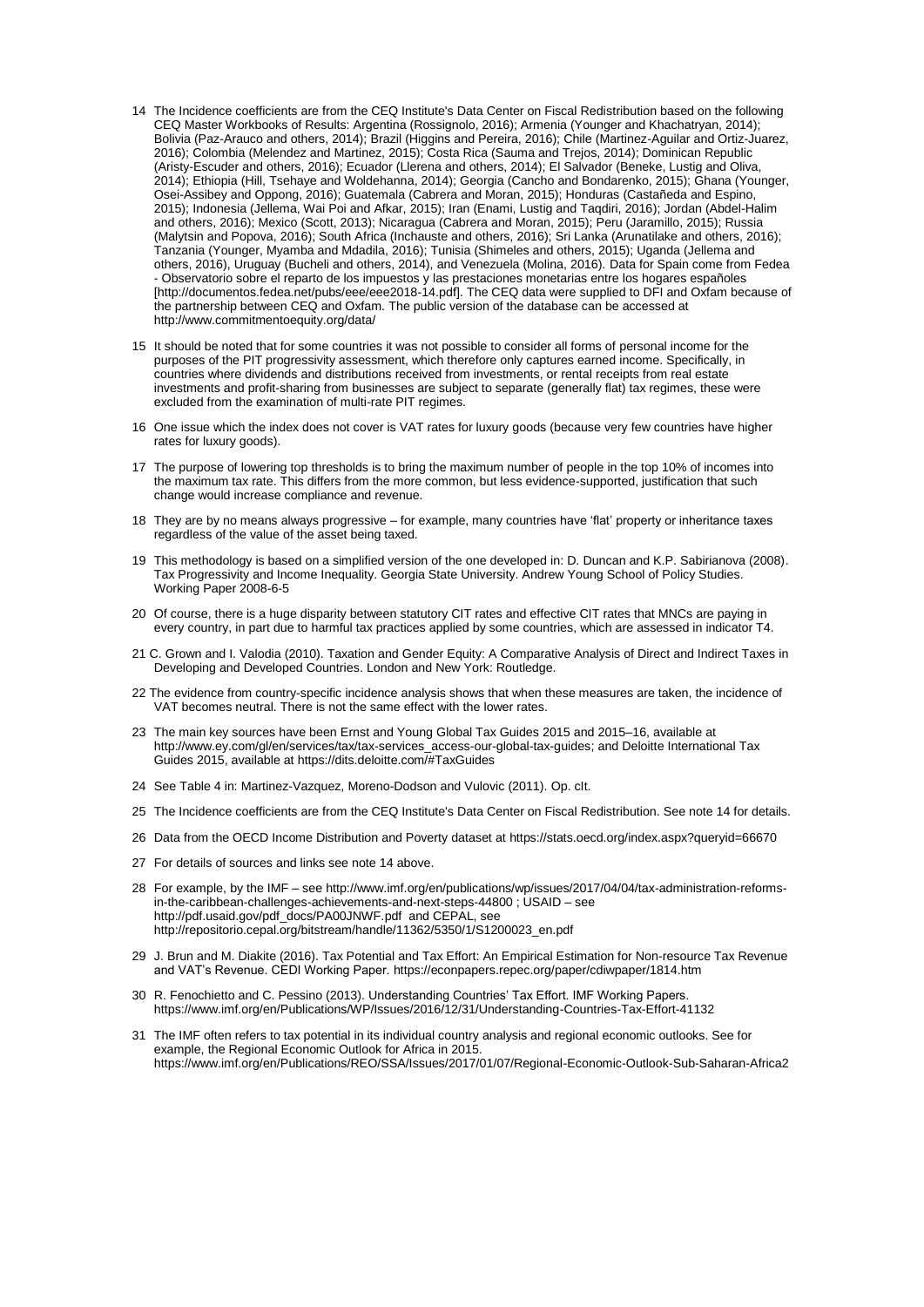- 32 European Commission. (2015). Study on Structures of Aggressive Tax Planning and Indicators. Taxation papers working paper 61-2015. [http://ec.europa.eu/taxation\\_customs/sites/taxation/files/resources/documents/taxation/gen\\_info/economic](http://ec.europa.eu/taxation_customs/sites/taxation/files/resources/documents/taxation/gen_info/economic%20_analysis/tax_papers/taxation_paper_61.pdf)  [\\_analysis/tax\\_papers/taxation\\_paper\\_61.pdf](http://ec.europa.eu/taxation_customs/sites/taxation/files/resources/documents/taxation/gen_info/economic%20_analysis/tax_papers/taxation_paper_61.pdf)
- 33 OECD. (1998). Harmful tax competition: An emerging global issue. And OECD review of harmful tax practices. Progress report on preferential regimes 2017. https://www.oecd-ilibrary.org/docserver/9789264283954 en.pdf?expires=1531172937&id=id&accname=guest&checksum=F3E1C49B294F91A491CAECB17BA6523E
- 34 PWC Worldwide tax summaries, Corporate taxes 2017–2018. [https://www.pwc.com/gx/en/tax/corporate](https://www.pwc.com/gx/en/tax/corporate-tax/worldwide-tax-summaries/pwc-worldwide-tax-summaries-corporate-taxes-2017-18-europe.pdf)[tax/worldwide-tax-summaries/pwc-worldwide-tax-summaries-corporate-taxes-2017-18-europe.pdf](https://www.pwc.com/gx/en/tax/corporate-tax/worldwide-tax-summaries/pwc-worldwide-tax-summaries-corporate-taxes-2017-18-europe.pdf)
- 35 IMF data[: http://cdis.imf.org](http://cdis.imf.org/)
- 36 IMF data[: http://data.imf.org/regular.aspx?key=60979251](http://data.imf.org/regular.aspx?key=60979251)
- 37 IMF data[: http://data.imf.org/regular.aspx?key=60979251](http://data.imf.org/regular.aspx?key=60979251)
- 38 UN Stats[, http://unctadstat.unctad.org/wds/ReportFolders/reportFolders.aspx](http://unctadstat.unctad.org/wds/ReportFolders/reportFolders.aspx)
- 39 Eurostat[, http://appsso.eurostat.ec.europa.eu/nui/show.do?dataset=bop\\_its6\\_det&lang=en](http://appsso.eurostat.ec.europa.eu/nui/show.do?dataset=bop_its6_det&lang=en)
- 40 UN Stats[, http://unstats.un.org/unsd/trade/imts/UNSDAnnualTotalsTable\(ATT\)2000-2015.xlsx](http://unstats.un.org/unsd/trade/imts/UNSDAnnualTotalsTable(ATT)2000-2015.xlsx) as of 20 Jan 2017.
- 41 For example, the IMF's analysis shows that developing countries are likely to be losing a greater proportion of GDP to base erosion and profit shifting, including harmful tax practices. See E. Crivelli, R. de Mooij and M. Keen (2015) Base Erosion, Profit Shifting and Developing Countries (IMF Working Paper). Available at: <https://www.imf.org/external/pubs/ft/wp/2015/wp15118.pdf>
- 42 For the CRI 2017, we received support from Ergon Associates, which advised on possible data sources.
- 43 This indicator is part of the ILO Estimates and Projections series, analysed in the [ILO's World Employment and](http://www.ilo.org/global/research/global-reports/weso/2018/lang--en/index.htm)  [Social Outlook](http://www.ilo.org/global/research/global-reports/weso/2018/lang--en/index.htm) reports. See [http://www.ilo.org/ilostat/faces/oracle/webcenter/portalapp/pagehierarchy/Page3.jspx?MBI\\_ID=32&\\_adf.ctrl](http://www.ilo.org/ilostat/faces/oracle/webcenter/portalapp/pagehierarchy/Page3.jspx?MBI_ID=32&_adf.ctrl-state=d937yoiad_62&_afrLoop=1055968093979633&_afrWindowMode=0&_afrWindowId=null#!%40%40%3F_afrWindowId%3Dnull%26_afrLoop%3D1055968093979633%26MBI_ID%3D32%26_afrWindowMode%3D0%26_adf.ctrl-state%3Dqcn1cczg2_38)[state=d937yoiad\\_62&\\_afrLoop=1055968093979633&\\_afrWindowMode=0&\\_afrWindowId=null#!%40%40%3F\\_afrW](http://www.ilo.org/ilostat/faces/oracle/webcenter/portalapp/pagehierarchy/Page3.jspx?MBI_ID=32&_adf.ctrl-state=d937yoiad_62&_afrLoop=1055968093979633&_afrWindowMode=0&_afrWindowId=null#!%40%40%3F_afrWindowId%3Dnull%26_afrLoop%3D1055968093979633%26MBI_ID%3D32%26_afrWindowMode%3D0%26_adf.ctrl-state%3Dqcn1cczg2_38) [indowId%3Dnull%26\\_afrLoop%3D1055968093979633%26MBI\\_ID%3D32%26\\_afrWindowMode%3D0%26\\_adf.ctrl](http://www.ilo.org/ilostat/faces/oracle/webcenter/portalapp/pagehierarchy/Page3.jspx?MBI_ID=32&_adf.ctrl-state=d937yoiad_62&_afrLoop=1055968093979633&_afrWindowMode=0&_afrWindowId=null#!%40%40%3F_afrWindowId%3Dnull%26_afrLoop%3D1055968093979633%26MBI_ID%3D32%26_afrWindowMode%3D0%26_adf.ctrl-state%3Dqcn1cczg2_38)[state%3Dqcn1cczg2\\_38](http://www.ilo.org/ilostat/faces/oracle/webcenter/portalapp/pagehierarchy/Page3.jspx?MBI_ID=32&_adf.ctrl-state=d937yoiad_62&_afrLoop=1055968093979633&_afrWindowMode=0&_afrWindowId=null#!%40%40%3F_afrWindowId%3Dnull%26_afrLoop%3D1055968093979633%26MBI_ID%3D32%26_afrWindowMode%3D0%26_adf.ctrl-state%3Dqcn1cczg2_38)
- 44 For CRI 2018, we used the ILO-modelled estimates for 2017, updated at November 2016.
- 45 Available at [http://www.ilo.org/ilostat/faces/oracle/webcenter/portalapp/pagehierarchy/Page3.jspx?MBI\\_ID=2](http://www.ilo.org/ilostat/faces/oracle/webcenter/portalapp/pagehierarchy/Page3.jspx?MBI_ID=2)
- 46 See IMF: [https://www.imf.org/external/pubs/ft/fandd/2015/03/pdf/jaumotte.pdf;](https://www.imf.org/external/pubs/ft/fandd/2015/03/pdf/jaumotte.pdf) and [http://www.imf.org/en/Publications/WP/Issues/2018/08/16/Employment-Protection-Deregulation-and-Labor-Shares](http://www.imf.org/en/Publications/WP/Issues/2018/08/16/Employment-Protection-Deregulation-and-Labor-Shares-in-Advanced-Economies-46074)[in-Advanced-Economies-46074](http://www.imf.org/en/Publications/WP/Issues/2018/08/16/Employment-Protection-Deregulation-and-Labor-Shares-in-Advanced-Economies-46074)
- 47 Se[e http://labour-rights-indicators.la.psu.edu](http://labour-rights-indicators.la.psu.edu/)
- 48 For more details of the methodology, see [http://labour-rights-indicators.la.psu.edu/docs/Method%20Paper.pdf.](http://labour-rights-indicators.la.psu.edu/docs/Method%20Paper.pdf) The site also contains country summary documents which have proved useful for interpreting results.
- 49 UN SDGs Goal 8 details, page 16[: http://unstats.un.org/sdgs/files/metadata-compilation/Metadata-Goal-8.pdf](http://unstats.un.org/sdgs/files/metadata-compilation/Metadata-Goal-8.pdf)
- 50 Available a[t https://wageindicator.org/main](https://wageindicator.org/main)
- 51 The SIGI is produced by the OECD Development Centre and is available at<https://www.genderindex.org/data/>
- 52 Available at US Department of State website: <https://www.state.gov/j/drl/rls/hrrpt/humanrightsreport/index.htm#wrapper>
- 53 See for example F. Jaumotte and C. Osorio Buitron (2015). *Finance and Development*. Retrieved from <https://www.imf.org/external/pubs/ft/fandd/2015/03/pdf/jaumotte.pdf>